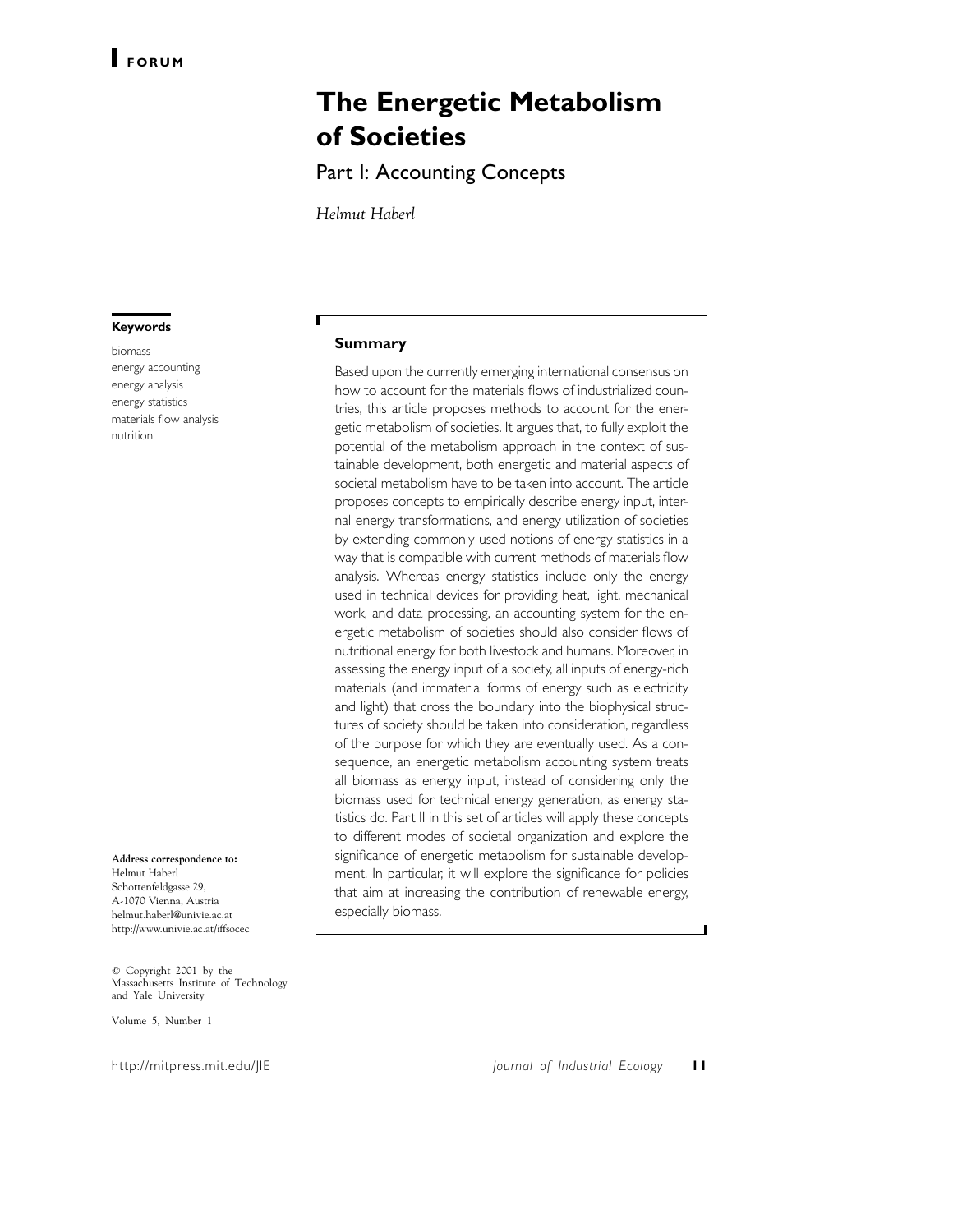## **Introduction**

In recent years, the notion of a societal metabolism has proved to be fruitful for conceptualizing the interrelations between societies and their natural environments in a way that allows scientists to cooperate in interdisciplinary research. By analogy to the biological notion of metabolism, this approach analyzes physical exchange processes (material and energy flows) between human societies and their natural environments, as well as the internal material and energy flows of human societies (Ayres and Simonis 1994; Fischer-Kowalski 1998). This concept provides a research agenda that can be tackled through interdisciplinary projects: Social scientists can study socioeconomic dynamics behind changing patterns of material and energy flows, and natural scientists can analyze, for example, the consequences of these flows for natural processes.

Societal metabolism (alternatively termed "socioeconomic metabolism," "social metabolism," "society's metabolism," or, more narrowly, "industrial metabolism") is one of the two broad fields of study into which most research on the human dimensions of global environmental problems is currently grouped (the other field focuses on changes in land use and land cover; e.g., Meyer and Turner 1994). The patterns and socioeconomic driving forces of material and energy flows of industrial societies are a major issue in the Industrial Transformation project of the International Human Dimensions of Global Environmental Change Programme (Vellinga and Herb 1999), which is also frequently discussed in this journal. Also, a rich tradition exists in the field of human ecology of studying the flows of materials and energy related to human activities (e.g., Boyden 1992; Cook 1971; Kemp 1971; Rappaport 1971).

One can trace the precursors of the current notion of societal metabolism back into the 19th century (Fischer-Kowalski 1998; Martinez-Alier 1987). Recent years have seen a surge of empirical analyses of societal metabolism on different scales (Fischer-Kowalski and Hüttler 1998). Most of the contemporary work focuses on an accounting of the mass of materials flowing through a society or a specified socioeconomic unit. This field has developed into two broad areas of investigation: materials flow analysis, that is, the accounting of bulk material flows through a socioeconomic compartment, and substance flow analysis, that is, the assessment of the flow of chemically specified compounds such as nutrients and heavy metals.<sup>1</sup> In contrast to this current focus on materials, most societal metabolism studies before the early 1970s were concerned with energy flows (Martinez-Alier 1987).

This article is the first of a pair of articles in this journal that represent an attempt to return energy analysis to the metabolism research agenda (Part II will appear in a forthcoming issue of this journal). I argue that the analysis of energy flows is essential in achieving a complete understanding of societal metabolism. I then review current methodological achievements in materials flow analysis and draw conclusions for the accounting of societal energy flows. This suggests possible approaches for the analysis of the "total amount of energy 'metabolized' by society" (Giampietro 1997, 96). The overall aim of this article, together with Part II, is to broaden the scope of the metabolism approach and strengthen its usefulness for industrial ecology, environmental management, and sustainable development, as well as for more theoretically oriented research traditions such as human ecology or social ecology. More specifically, the article presents an accounting method to assess the energetic metabolism of societies.2

My analysis also leads to recommendations for policies aiming at sustainable development, a topic that will be addressed in the second of this pair of articles (Part II). To give some examples, I propose that the total throughput of energy, as assessed by the methods elaborated here, should be used instead of conventional measures of primary energy use as a headline indicator for sustainability of national economies. This suggests that the goal of reducing the energy throughput of industrial economies should be given priority over the goal of substituting renewable resources, above all biomass, for fossil fuels to reduce  $CO<sub>2</sub>$ emissions. The methods proposed are useful for analyzing the links between land-use policy and energy policy that are often overlooked but are of prime importance for sustainability. Another policy recommendation is that strategies of a cas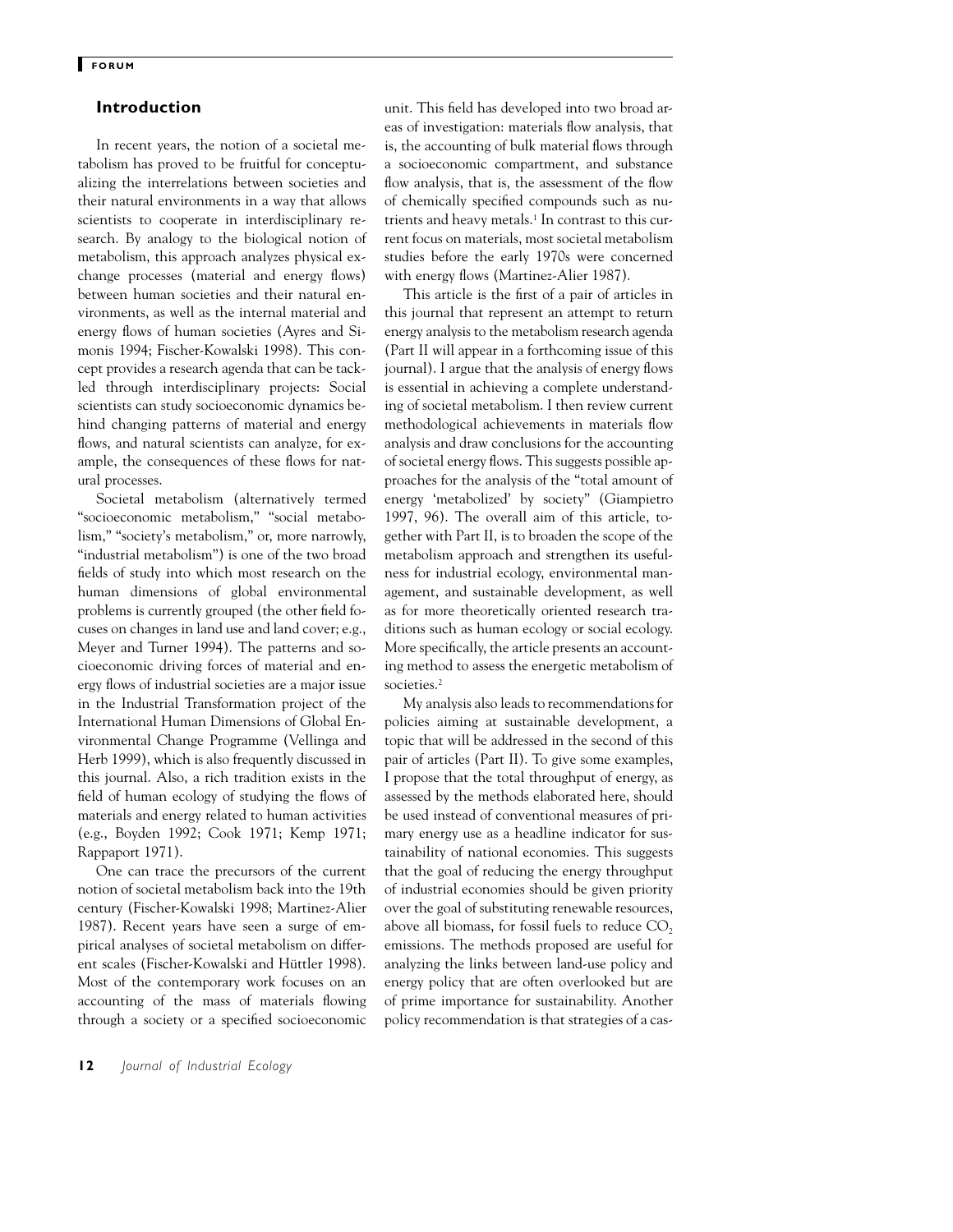cade utilization of biomass that aim at the reuse and energetic recycling of biomass residues and wastes should be pursued (Haberl and Geissler 2000); accounting schemes such as those presented here are useful for deriving the potential to do so. Such practical conclusions will be dealt with in Part II, whereas Part I focuses on issues of methodology.

# **Material and Energetic Aspects of Societal Metabolism**

Material flows and energy flows are but two different aspects of the same process. Hence, from a conceptual point of view, it is clear that the metabolism of a society can be adequately understood only if both material and energy are considered. Although this assertion has, to my knowledge, never been explicitly challenged, most current work on societal metabolism ignores energy flows (e.g., Ayres and Ayres 1998; Adriaanse et al. 1997; Matthews et al. 2000). One reason for this could be that—contrary to materials flow accounting (MFA)—energy flow accounting has been an important part of standard economic statistics for decades in industrialized countries. The establishment of MFA as a regularly updated statistical information tool within official statistics has been a major goal of the MFA community (Bringezu et al. 1997). MFA has only recently been implemented in some countries (Stahmer et al. 1997; Schandl et al. 2000). Another reason for the concentration on MFA could be that analyses of societal energy flows abound in the scientific literature (e.g., Cook 1971; Giampietro 1997; Odum 1971; Rappaport 1971; Smil 1992; Starr 1971), so that many may have felt there was no need to perpetuate what some had come to regard as a "calorific obsession" (Moran 1993).3

There could also be a more fundamental reason for the recent focus on materials flows. Most metabolism research is being carried out with the aim of contributing to sustainable development. In this respect, is has been argued that the earth, while being a materially closed system (at any practically relevant level of accuracy), is an open system with respect to energy flows (solar energy input). Therefore, it has been argued that the availability of materials could pose a more fundamental limit to the sustainability of physical socioeconomic processes than energy availability, at least in principle (e.g., see the debate of Young 1991; Daly 1992; Townsend 1992; Young 1993); however, practical constraints limit the amount of energy available to society, at least if the goal is a sustainable energy supply (see below).

I argue here that energy flows should be an integral part of the analysis of societal metabolism, most importantly because the maintenance of a continuous flow of materials is possible only when a continuous flow of energy is available to power the various transport and transformation processes constituting the material throughput of a society. Many interdependencies exist between material flows and energy flows. One part of the materials flow is used to build and maintain societal material stocks (buildings, machinery, etc.); another, consisting of energy-rich materials, is used for energy provision (power, heat, light, nutrition, etc.). Energy can be used to increase the availability of materials. An example of this is the energy used in agriculture to raise yields. Materials can be used to reduce energy flows, insulation materials being an example (Nishioka et al. 2000). Conversely, energy can be used to increase the efficiency of material use, as in recycling. Moreover, industrial ecology could and actually is beginning to (Ligon and Votta 2001)—learn from energy policy, where strategies aiming to increase energy efficiency are an important issue, as in the debate on least-cost planning (Geller 1989). The utilization of the energy contained in waste materials is an important possibility for increasing the efficiency with which resources are being used (Haberl and Geissler 2000); indeed, this is one of the policy recommendations that can be derived from analyses of socioeconomic materials and energy flows. Because energy and materials flows are interwoven in these and other ways, I believe that a narrow focus on materials flows would hamper further progress in understanding the changing patterns of societal metabolism in space and time, and would thus be inadequate for sustainability research.

The study of societal materials flows is useful in that it provides a common ground for cooperation between social and natural scientists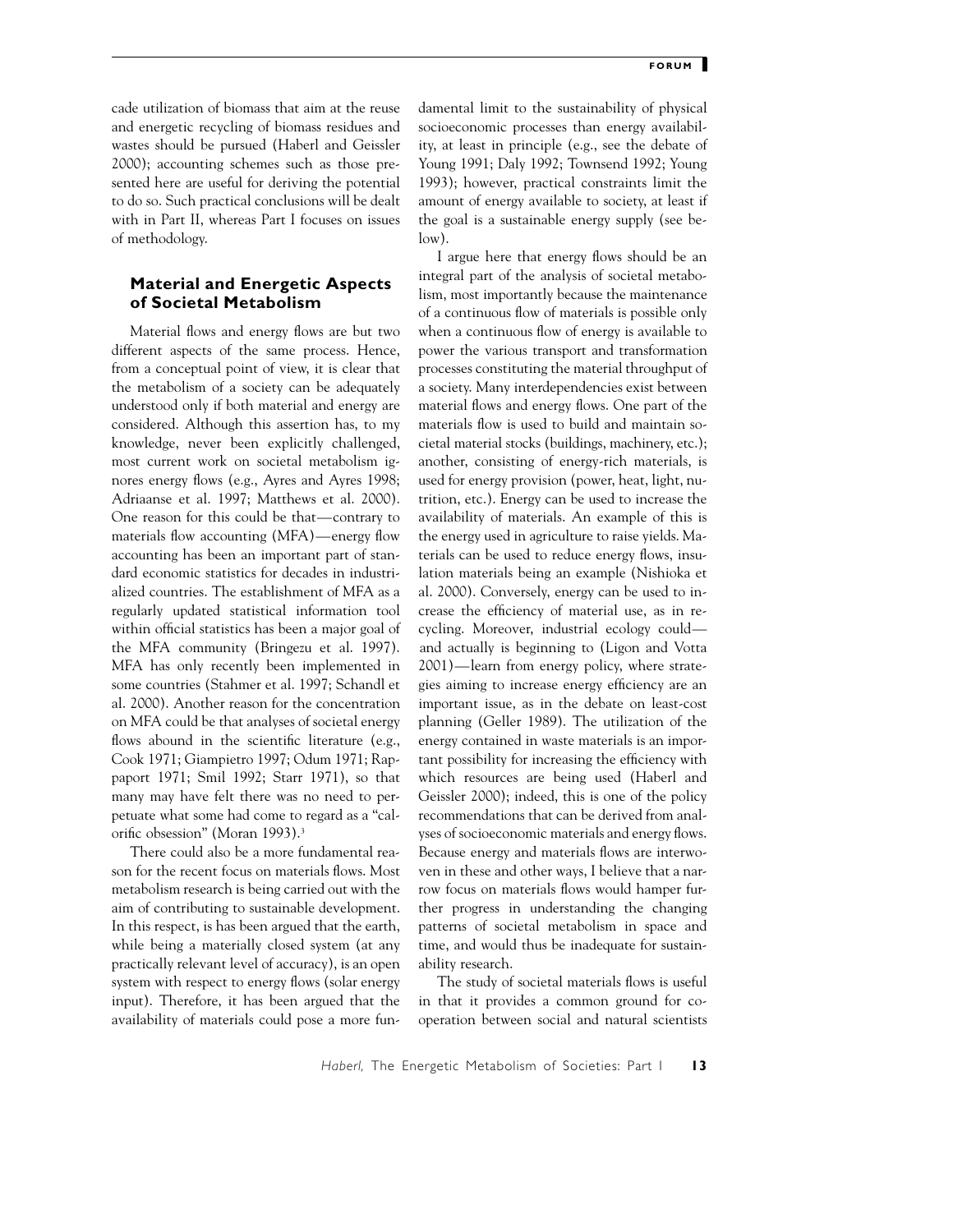(Fischer-Kowalski and Weisz 1999). A prerequisite for this is not only that societal metabolism be directly linked to socioeconomic concepts (e.g., social organization, institutions, economic accounting systems such as the system of national accounts, economic processes, and political decisions), but also that it be relevant in biological and ecological terms. Because energy flows are one of the most important unifying concepts in ecology (Odum 1969); studying societal energy flows seems to be necessary to guarantee the communicative value of the metabolism approach.

More practical reasons for considering energy flows also exist. One of the motives for materials flow analyses is the development of environmental indicators, MFA being seen as an instrument for aggregating various environmental aspects into a few strategic headline indicators such as the total material throughput of a society (per capita or per unit of gross domestic product). These headline indicators are often seen as proxies for the total environmental impact of a society. Thus, they are a requirement for integrating ecological and socioeconomic goals into strategies of sustainable development (Bringezu et al. 1998; Jänicke 1995)<sup>4</sup>; however, although the provision of a long-term sustainable energy supply, for example on the basis of solar energy, may be possible in theory, actual patterns of societal energy use suggest that energy throughput is at least as closely related to a wide variety of environmental problems as society's material throughput is.

Energy-related environmental problems are not solely the result of fossil-energy use causing  $CO<sub>2</sub>$  emissions and resource exhaustion. The utilization of renewable energy can also cause significant environmental problems. Hydropower causes a variety of social and environmental problems, ranging from the forced resettlement of indigenous peoples living in the prospective reservoirs to negative impacts on water quality, flow regime, river and floodplain ecology, biodiversity, and so on (Goldsmith and Hildyard 1984). Biomass utilization for energy generation is restricted by available area and its biological productivity (net primary production [NPP]). Moreover, changes in land cover and biomass harvest associated with biomass use lead to a reduction of the energy available for ecological food chains. This process, called "human appropriation of net primary production" (HANPP), possibly contributes to biodiversity loss (Haberl 1997; Vitousek et al. 1986; Wright 1990; see Part II of this article). Harnessing solar energy and wind power necessitates installations that require energy, materials, and area. If sensibly planned, however, these may be the least environmentally detrimental renewable options. The social and environmental problems associated with nuclear power have led to a rapid decline in nuclear development schemes in most countries (notable exceptions being France, China, and Japan). Whether nuclear energy should be regarded as a sustainable option is a question that is left for the reader to decide. Nevertheless, the above examples should suffice to show that the total amount of energy consumed by a society is a headline indicator, which is at least as interesting as its total material (or carbon) throughput. Whereas data on primary energy throughput of a national economy are indeed included in many sets of sustainability indicators, these figures of primary energy use are calculated on the basis of conventional energy balances that leave out substantial parts of the energy throughput. One aim of this article is to propose an accounting framework that corrects this omission.

Although metabolism studies can benefit from the systematic consideration of energetic aspects, the reverse is equally true. The metabolism concept can contribute to systematizing the different approaches to analyzing societal energy flows and can provide a common framework of analysis that can be useful for, among other things, comparing different modes of subsistence or human societies under different ecological conditions (see Part II).

# **Recent Conceptual Achievements of Materials Flow Analysis**

Basically, any empirical study of societal metabolism begins with an analysis of societal inputs and outputs. Without going so far as to claim that society can be sufficiently described by analyzing physical processes, studies of societal metabolism rely on the notion that biophysical structures of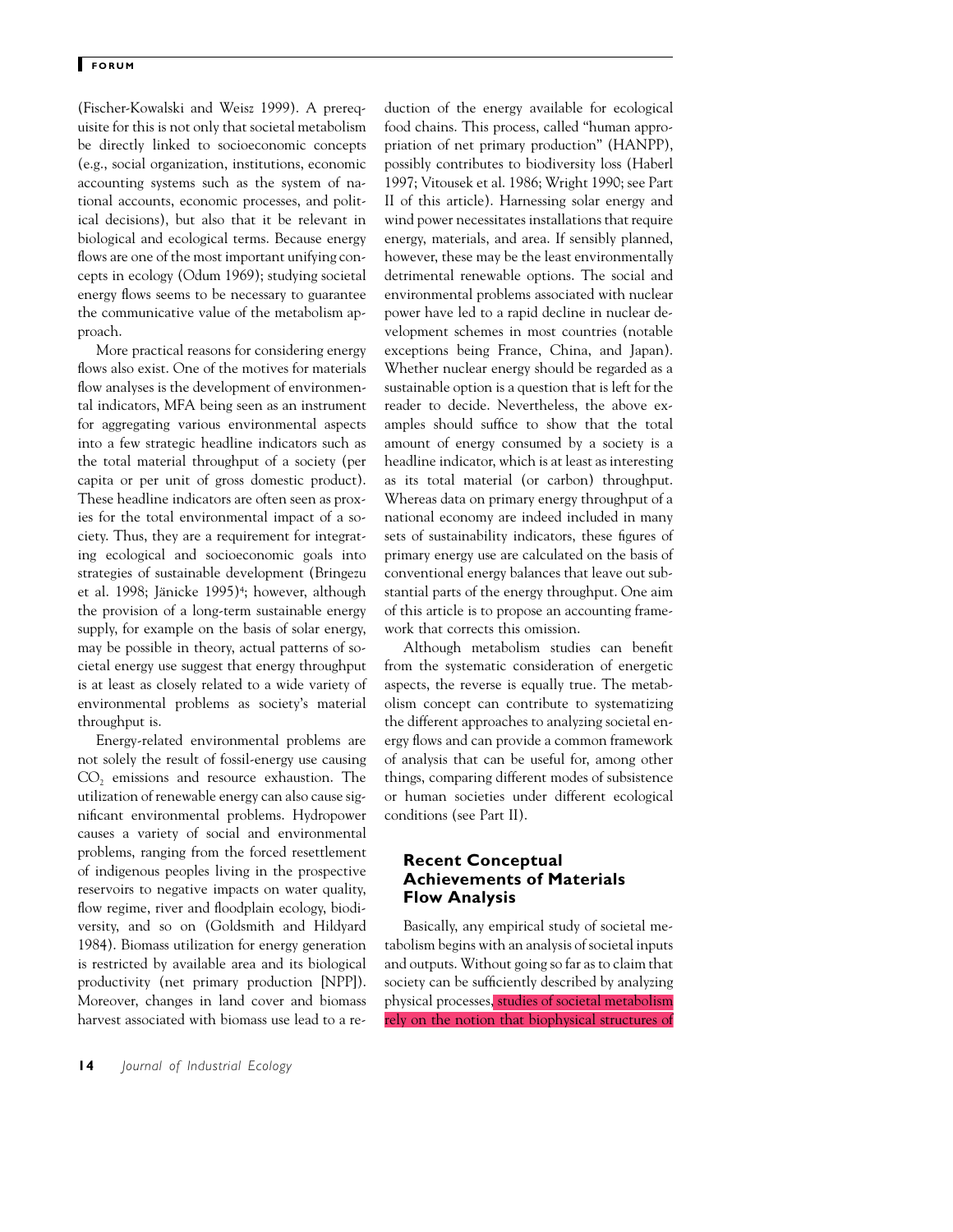society can be discerned that maintain physical exchange processes with their natural environment. From the perspective of the natural sciences, then, biophysical structures of society could be regarded as ecosystem compartments a perspective better suited for understanding complex society-nature relations than the widely used concept of human disturbance of the natural evolution of ecosystems (McDonnell and Pickett 1997).

The first step in an analysis of societal metabolism regards the biophysical structures of society as a black box drawing material or energetic inputs from its environment, building up internal stocks and discharging outputs into the environment. Here, one must obviously be able to discern the boundary that a material has to cross in order to be regarded as an input or an output of society. Thus, for materials and energy flow analyses, it is necessary to draw a theoretically plausible operational boundary between biophysical structures of society and their natural environment in order to identify relevant flows.

Drawing such a boundary is anything but trivial. Traditional disciplinary boundaries are a major hurdle to achieving this. For example, sociology tends to conceive of society as an entirely symbolic entity—for instance, a system of communication (Luhmann 1984)—devoid of material aspects. As another example, the natural sciences usually draw a sharp line between their objects of study and human agency. Consequently, materials and energy flow accounting, a task that at first glance seems quite technical and straightforward and is often treated as such, involves theoretical reasoning that touches upon fundamental tenets of sociological theory (Fischer-Kowalski and Weisz 1999). Moreover, it challenges many of the preconceptions commonly found in ecological research (McDonnell and Pickett 1997). Because these theoretical questions are discussed elsewhere in detail (Boyden 1992; Fischer-Kowalski et al. 1997; Fischer-Kowalski and Weisz 1999; Godelier 1986; Sieferle 1997a), this article instead describes pragmatic solutions currently practiced in materials flow accounting.5

One of the ideas behind materials flow analysis is that societal materials flows can be regarded as the flows of materials used to produce

or reproduce societal material stocks, that is, the materials building up the biophysical structures of society. A key question arising here is What is included in these biophysical structures of society? Most ecologists feel comfortable with the notion that society is made up of humans and, thus, societal metabolism encompasses the sum of the individual metabolisms of its members. Human nutrition is indeed often investigated in human ecology (e.g., Harris 1987; Vayda 1987a, 1987b).

Limiting the metabolism of a society to the food consumed by its members, however, would severely restrict the explanative power of the metabolism approach. Human metabolism is to some extent variable (Leslie et al. 1984), but the caloric needs of humans differ by factors of between 2 and 3, at most, not by orders of magnitude. What is indeed highly variable is the share of societal metabolism not passing through human bodies. What are the stocks produced and reproduced by societal metabolism in this larger sense? Obvious candidates for this second category are the physical objects that anthropologists refer to as "artifacts," such as buildings, machines, tools, and so on. Artifacts do not include all human-made objects but only those that are still kept in a certain condition, namely, all that are being used and maintained. Artifacts that are no longer being used and maintained should instead be regarded as waste and leftovers on their way to renaturalization (Fischer-Kowalski 1998). Accepting artifacts as part of the material compartment of society means that all material and energy transfers used to produce, use, and maintain artifacts as well as all discharges to the environment resulting from these activities are regarded as societal flows.6

A third, perhaps less obvious category comprises animals that are kept by humans, that is, domestic animals and livestock. Animals are used for a variety of purposes, for example, as prime movers and as sources of food and other materials (bone, leather, fur, etc.). Their genotypes and phenotypes have been and continue to be altered in the processes of domestication and breeding, and their nutrition is provided by society. Today, according to Smil (1992, 77), domesticated animals account for about 69% of the global biomass of vertebrates (humans 28%, wild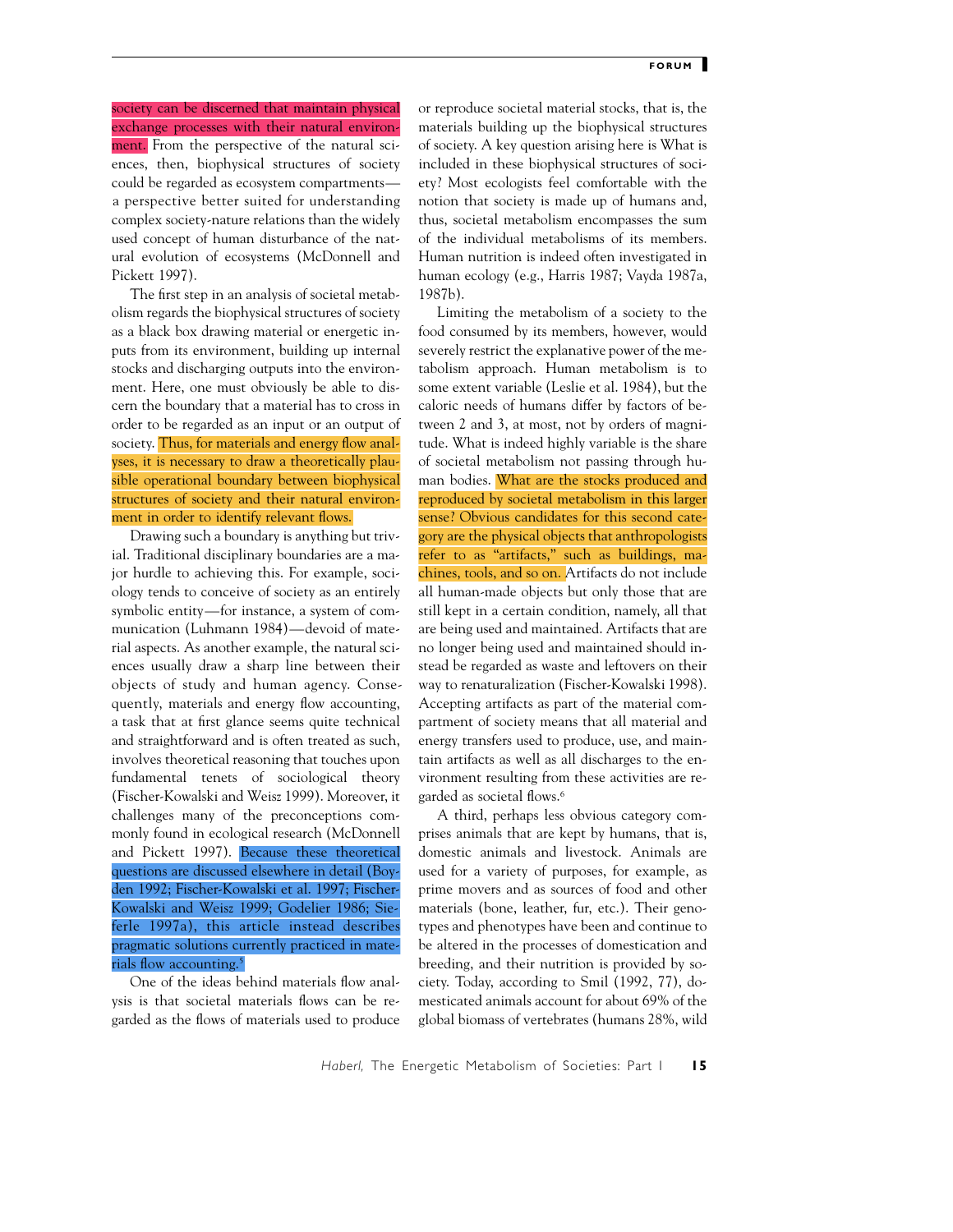animals 3%). Excluding the metabolism of domesticated animals as a part of societal metabolism would, therefore, mean neglecting a major human-driven phenomenon that is highly relevant for sustainable development. Most materials flow accounts include livestock and domestic animals, which means that, for example, grass grazed by livestock and grains harvested are counted as societal inputs, whereas grains fed to livestock and animal produce are treated as internal flows (e.g., Ayres and Ayres 1998; Bringezu et al. 1997).

Some authors also include agricultural crops in the biophysical structures of society. Materials flow accounting then involves assessing the uptake of  $CO<sub>2</sub>$ , H<sub>2</sub>O, and minerals by crop plants (Stahmer et al. 1997). In this case, energy flow accounting would have to consider the solar energy uptake of crops; that is, photosynthesis would be regarded as an energy conversion process within society. Solar energy absorbed by crops would then probably be *the* dominant societal energy flow; however, all materials flow accounts I know of, except that presented by Stahmer et al.  $(1997)$ ,<sup>7</sup> define the harvest of plants as the point where plant biomass is assumed to enter society. I endorse this approach on the grounds that, although plants are genetically influenced and altered to an extent similar to that of domesticated animals, their energetic metabolism is much less directly determined by society. Moreover, this definition can be more easily connected to ecological energy flow analyses (see below) and is empirically more tractable.

Drawing a boundary between the socioeconomic unit under consideration and other socioeconomic units can also be a difficult undertaking. Materials or energy flows between different socioeconomic units are, for example, the exchange between nations, as accounted for in national MFAs, or the material and energy flows between a city and its surroundings, as investigated in studies of the metabolism of cities. In MFA, the following two approaches are currently being used (Bringezu et al. 1997; Fischer-Kowalski and Hüttler 1998):

1. Based upon the definition of a boundary between units to be studied—for example, the boundary between nations or other regional units—one may account for any material inflows and outflows by counting the tons of material actually crossing this boundary. In a national materials flow analysis, such an approach mirrors the physical dimensions of the production and consumption process in a country's economy—a kind of "physical gross domestic product" (Schandl et al. 1999).

2. Alternatively, one may try to figure out how much material is used to provide for the goods and services consumed by the population in a given country or region. In this case, it is common to account for all materials used in producing the imported items, inside *and* outside the economy under consideration, that is, materials mobilized abroad to produce imported goods are accounted for in a kind of "from the cradle to the grave" scheme. For reasons of consistency, exports have to be treated accordingly (Schmidt-Bleek 1994).

From the perspective of environmental policy, each approach can be used to answer different questions. Whereas the first approach is useful in formulating policies aimed at an ecological restructuring of the economy, the second is preferable in articulating policies aimed at changes in consumption patterns.<sup>8</sup>

Figure 1 summarizes the notions used in current materials flow analyses on a national level. "Direct material input" refers to the materials flow actually entering the economy and being used to produce and maintain the three societal stocks discussed above, namely, humans, domesticated animals, and artifacts. The direct material input is measured at the weight crossing the border. In contrast, the "total material requirement" also encompasses so-called hidden flows, that is, flows that do not enter the national economy under consideration but are mobilized to produce the goods or services consumed. Hidden flows consist of domestic hidden flows, such as overburden, material mobilized but not utilized, soil plowed over, and so on, and imported hidden flows such as materials flows mobilized abroad (Adriaanse et al. 1997).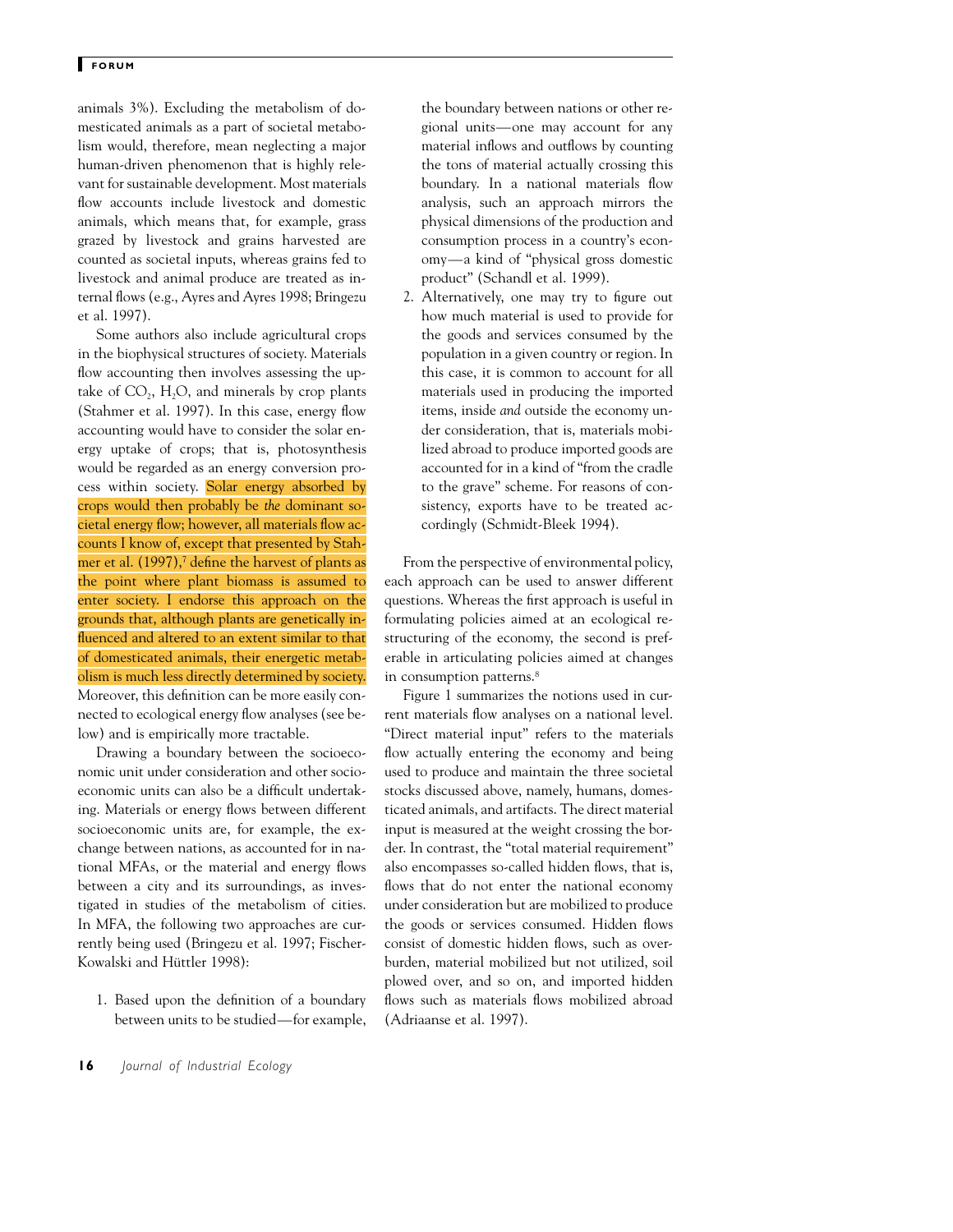

**Figure I** Schematic diagram of a national materials flow analysis. Although the terminology contained in this figure is gradually being accepted internationally, there is not yet a generally accepted scheme for considering internal materials flows in society.

# **How to Account for Society's Energetic Metabolism**

#### *Energy Statistics and Energy Balances*

Energy balances are commonly used in economics to describe and analyze societal energy flows. In this context, it is important to distinguish between energy statistics and energy balances*.* Energy statistics report collected data on the energy flow of defined socioeconomic energy sectors or conversion processes (e.g., IEA 1992; UN 1997). They do not necessarily provide a consistent picture of the energy flow through an economy. In contrast, energy balances trace the flow of commercial energy through the economy in a consistent manner. Contrary to energy statistics, energy balances also contain values calculated from statistical data—for example, for energy conversion processes—based upon equations that guarantee that for every conversion process the energy inputs and outputs are equal, in accord with the first law of thermodynamics (Bittermann 1999; IEA 1995).

There are different methodologies for deriving energy balances from statistical data, and different statistical agencies use different terminologies. Figure 2 represents an attempt to describe an "ideal typical national energy balance" derived from Austrian (Bittermann 1999) and international (IEA 1995) energy balances—which rely on internationally agreed-upon conventions (IFIAS 1974)—based upon the following notions:

• "Primary energy supply" is usually defined as the energy supplied in the form in which it is extracted from the natural environment, for example, extracted energy-rich materials (biomass, fossil fuels), harnessed flows of mechanical energy (hydropower, wind power, etc.), nuclear energy transformed to heat, or radiant solar energy used to produce heat or electricity; however, because the economies of many industrialized countries rely to a relatively great extent on imported energy carriers that may already have been processed, it is not, strictly speaking, the primary energy supply that is accounted for in energy balances. Instead, the energy input measured in an energy balance should be termed the "total energy supply." Total energy supply consists of domestically extracted primary energy carriers and imported energy carriers, which may be either raw materials (crude oil, coal, etc.) or products derived from primary energy (gasoline, light oil, coal briquettes,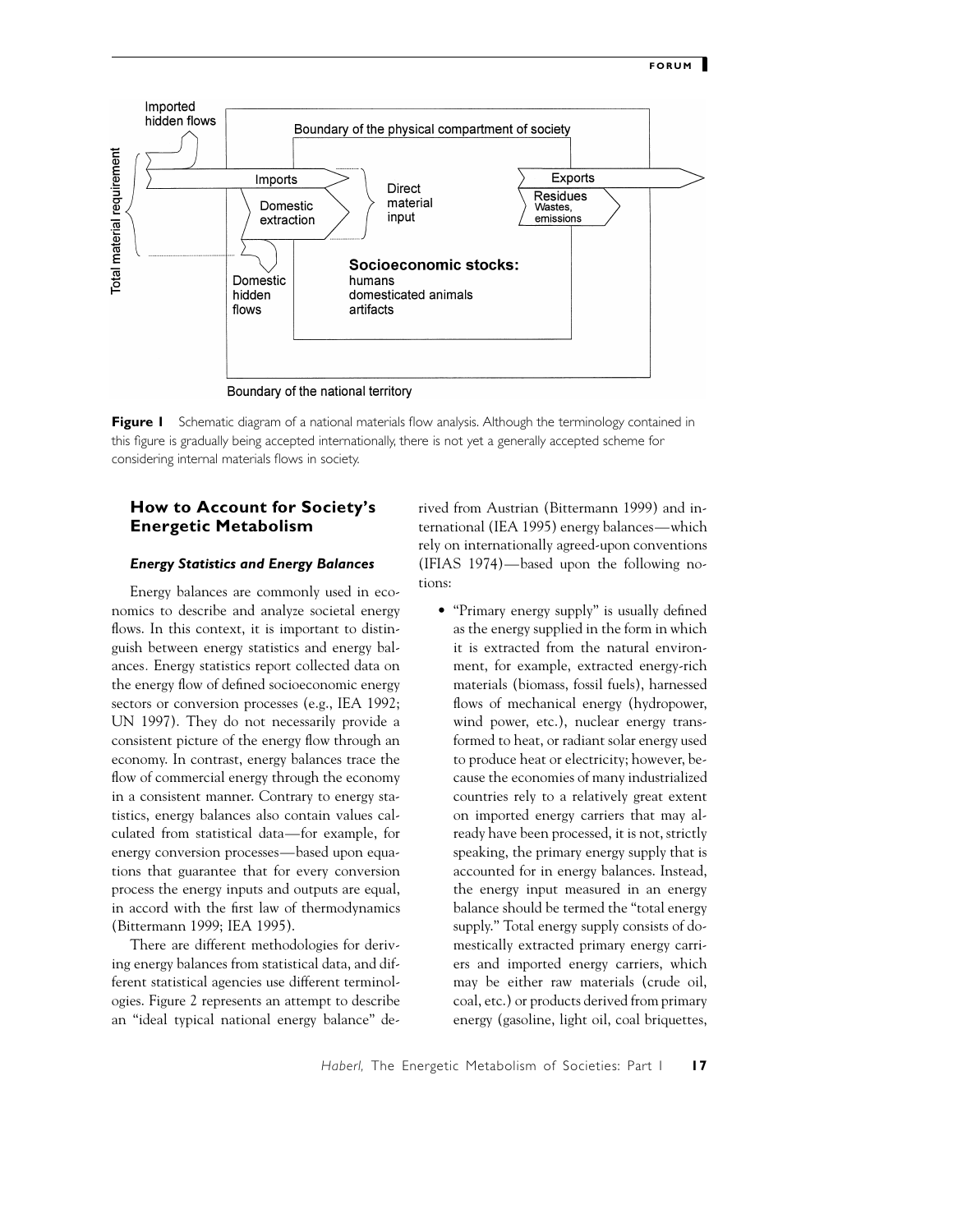

**Figure 2** Energy flows usually covered in national energy balances. For reasons of clarity, stock changes (which usually are of minor importance quantitatively) have been omitted. Derived from the Austrian energy balance (Bittermann 1999) and the International Energy Agency energy balances (IEA 1995). Note: As an alternative to the procedure shown here (as used in the Austrian energy balance), total energy supply may also be calculated on a net basis, that is, including only the balance of imports and exports (as is done by the International Energy Agency).

electricity, etc.). Conceptually, the notion of total energy supply is similar to that of "direct material input" as used in MFA.

- "Energy conversion" is assessed by calculating conversion balances for the most important processes in which primary energy is converted into final energy (see below). In contemporary industrial societies, the most important conversion processes are usually electricity and heat generation, oil refining, and coal-related conversion processes.
- "Final energy use" is usually defined as the energy sold to final consumers. A final consumer is any economic entity buying energy in order to generate energy services (Lovins 1977) for production or consumption. Energy services are immaterial services obtained by using energy. Examples include conditioning the climate in a room,

moving persons or commodities from point A to point B, and shaping a workpiece. Excluded from the notion of final energyis that energy used to produce other energy carriers, for example, heating oil used for electricity generation.

• On the right side of figure 2, the energy use of final consumers is further specified. This part of the energy flow analysis, called "useful energy analysis," is not available for all countries, and even where available, it is generally based on random sampling surveys and technical extrapolations of low accuracy.9 Final energy use is broken down into the categories of stationary motors/ drivepower, vehicles, industrial process heat, space and water heating, and light and electronic data processing.

This description of conventional energy balances reveals what industrial society considers to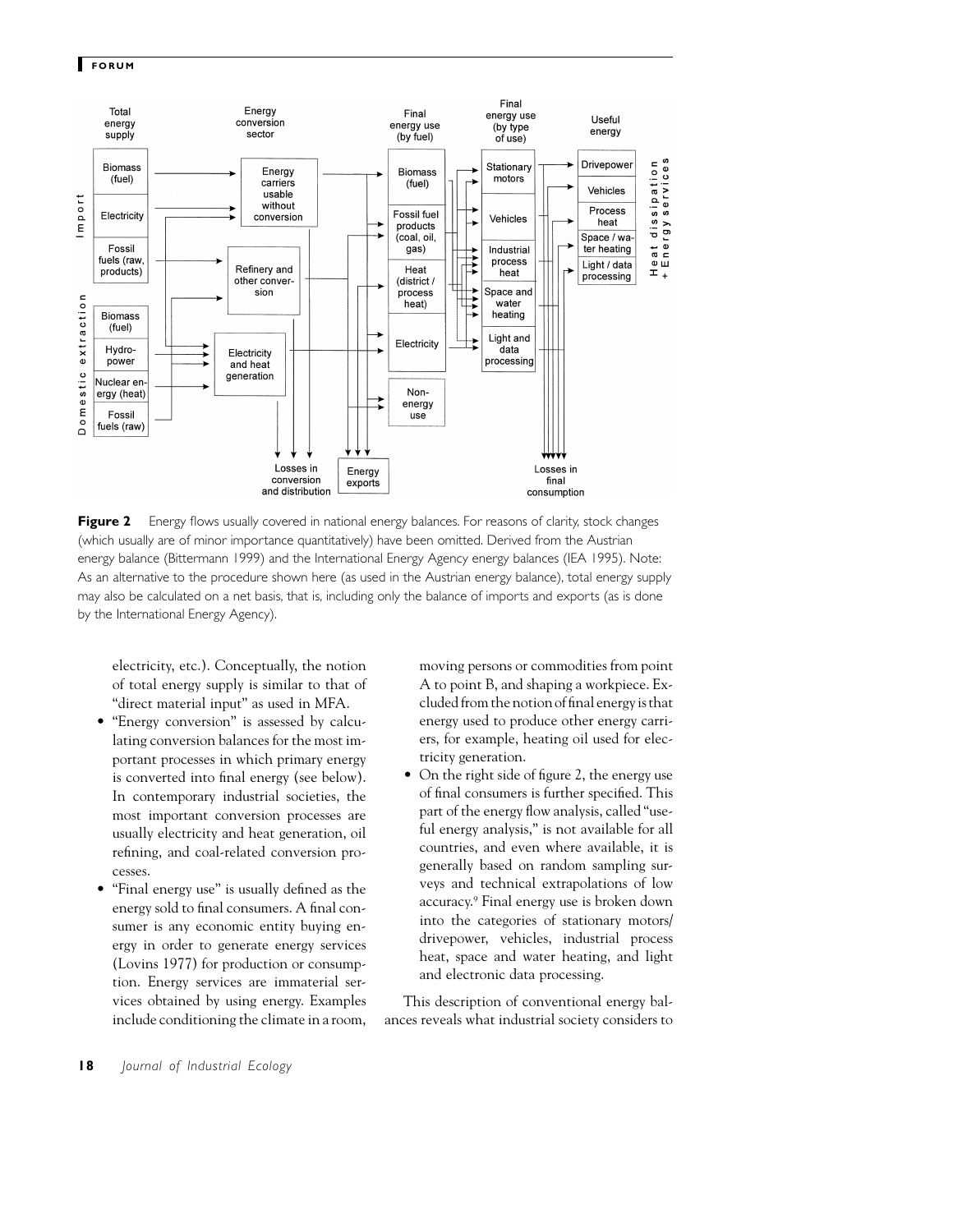be its main energy problem: the use of fossil fuels, hydropower, and nuclear energy for technical processes in the economy. This perspective obviously derives from the fact that energy statistics were established to serve as an economic accounting tool, not as a provider of human ecological or environmental data.

For reasons of clarity, the fact that the use of renewable energy sources has recently been included in many energy balances (e.g., IEA 1995; UN 1997) has been omitted from figure 2. As a consequence of this change in practice, many countries now account for solar energy, wind power, ambient heat gained with heat pumps, and biomass used for heat or electricity provision. The inclusion of these energy carriers into an energy balance is conceptually straightforward.

Figure 2 reveals, however, that energy statistics do not account for the provision of nutritional energy, either for humans or for domesticated animals. This practice stands in sharp contrast to that of ecological energetics and most human ecological studies on energy flows, both of which usually prominently account for physiological energy flows.

#### *Energy Conversion Processes*

Table 1 gives an overview of 13 main energy conversion processes usually accounted for in energy statistics, demonstrating the wide variety of energy conversions making up the energetic metabolism of industrial societies. The discovery of new forms of energy conversion (that is, of technologies to tap new energy potentials or to use known energy sources in new ways) has often been described as an important aspect of technological development with far-reaching consequences for society, the economy, and societynature interrelations (e.g., Sieferle 1997b; Smil 1992; Smil 1994).

For industrial societies, combustion—that is, the conversion to heat of energy stored chemically in energy-rich materials—is usually the most important energy conversion process in quantitative terms. Combustion is so important that it is common to refer without further consideration to the calorific value of a combustible material as its "energy equivalent." That is, energy balances generally convert materials flows to energy flows only in reference to the respective technological processes involved. The flow of materials that chemically store energy—that is, that react with oxygen in an exothermic chemical reaction—is converted into energy units by calculating the amount of heat that can be produced in combustion. Unfortunately, there exist two conventions: net and gross calorific value. The net calorific value (lower heating value) is the amount of heat produced by burning a fuel excluding the latent heat of water vapor produced during combustion. In contrast, the gross calorific value (higher heating value) includes the energy released by the condensation of the water vapor contained in the waste gases. Most energy balances use the net calorific value to convert tons of fuel to energy (IEA 1995), which is presumably a reflection of the predominant technologies used.

# *The Trophic-Dynamic Aspect of Ecological Energetics*

One of the aims of the metabolism approach is to bridge the gap between the social sciences and the natural sciences, in particular between sociology and economics on the one hand and ecology on the other. Therefore, it is useful to compare societal with ecological energy flows. To use the full communicative value of the metabolism approach, accounting methods for the societal energy flows should treat human society as an ecosystem component (McDonnell and Pickett 1997); that is, they should consider societal energy flows in the broader context of ecological energetics.

Because a review of ecological energetics is part of any modern ecological textbook, I discuss main features of ecological energetics only briefly here (see Wiegert 1976). Solar radiation is by far the most important energy source of all ecosystems in quantitative terms. Most of the incoming solar energy drives the hydrological cycle, the climate system, and so on. A small part of the energy is assimilated by autotrophic organisms (e.g., green plants and cyanobacteria) in the process of photosynthesis.10 This process of primary production is the energetic basis for all heterotrophic food chains, or food webs, that is, heterotrophic processes that consume the chemically stored en-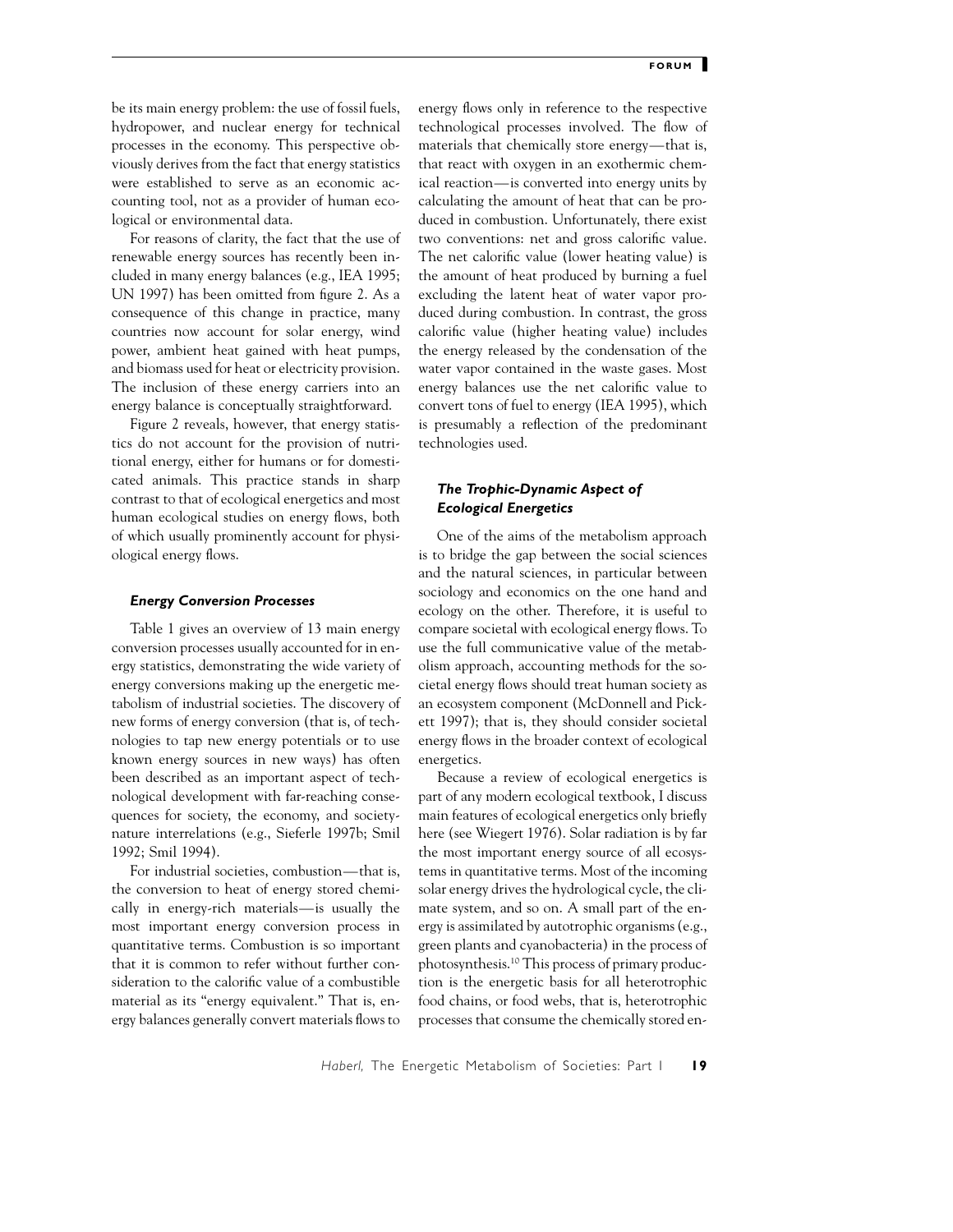| Energy conversion process                                 | Technological processes                                                                                                                        | Energy carriers                                                                                                                                     |
|-----------------------------------------------------------|------------------------------------------------------------------------------------------------------------------------------------------------|-----------------------------------------------------------------------------------------------------------------------------------------------------|
| Electromagnetic energy $\rightarrow$<br>thermal energy    | Thermal solar collector                                                                                                                        | Solar energy                                                                                                                                        |
| Electromagnetic energy $\rightarrow$<br>electrical energy | Solar cell                                                                                                                                     | Solar energy                                                                                                                                        |
| Chemical energy $\rightarrow$ chemical<br>energy          | Refinery, other chemical<br>processing                                                                                                         | Fossil fuels                                                                                                                                        |
| Chemical energy $\rightarrow$ thermal<br>energy           | Combustion (open fires,<br>furnaces, stoves, etc.)                                                                                             | Biomass, fossil fuels                                                                                                                               |
| Nuclear energy $\rightarrow$ thermal<br>energy            | Nuclear fission (nuclear power<br>plants)                                                                                                      | Fission of uranium or plutonium                                                                                                                     |
| Thermal energy $\rightarrow$ thermal<br>energy            | Heat pump, heat exchanger                                                                                                                      | Heat derived from<br>environmental media or<br>combustion                                                                                           |
| Thermal energy $\rightarrow$ mechanical<br>energy         | Steam engine, internal<br>combustion machine, Stirling<br>motor                                                                                | Heat derived from combustion<br>of fossil fuels or biomass, nuclear<br>fission, or solar energy                                                     |
| Mechanical energy $\rightarrow$<br>mechanical energy      | Conversion of water or wind<br>power into rotational energy<br>(e.g., hydropower turbines),<br>power transmission through<br>crankshafts, etc. | Hydropower, wind power, etc.;<br>power transmission through all<br>kinds of mechanical machinery                                                    |
| Mechanical energy $\rightarrow$ electric<br>energy        | Electric generator                                                                                                                             | Mechanical power derived from<br>water, wind, or wave power,<br>etc., or mechanical energy from<br>steam engines or internal<br>combustion machines |
| Electric energy $\rightarrow$ mechanical<br>energy        | Electric motor                                                                                                                                 | Electricity                                                                                                                                         |
| Electric energy $\rightarrow$ thermal<br>energy           | Resistance heating                                                                                                                             | Electricity                                                                                                                                         |
| Electric energy $\rightarrow$<br>electromagnetic energy   | Electromagnetic radiation,<br>electroluminescence                                                                                              | Electricity                                                                                                                                         |
| Electric energy $\rightarrow$ chemical<br>energy          | Electrolysis                                                                                                                                   | Electricity                                                                                                                                         |

**Table I** Energy conversion processes usually accounted for in energy statistics

*Sources:* Derived from Smil 1992; Bittermann 1999; IEA 1995.

ergy made available through primary production. Examples are herbivores eating plants, first-order carnivores eating herbivores, and so on, and finally, detritivores consuming both the excreta and the carcasses of heterotrophs and autotrophs. The basic process underlying these energy flows is the oxidation of energy-rich biological materials through a variety of metabolic pathways. These two energy conversions involve energy flows through living organisms and are often referred to as the "trophic-dynamic" aspect of ecological energetics. This schema of the trophic aspect of ecological energetics is summarized in figure 3.

Two main parameters are used to characterize primary production: gross primary production (GPP), the total amount of radiant energy converted to energy-rich substances by plants, and net primary production (NPP), which is defined as GPP minus the amount of energy used by the plant for its own metabolism. NPP is thus the total increase in plant tissue during a given period of time. Although GPP is difficult to measure on large spatial and temporal scales—for ex-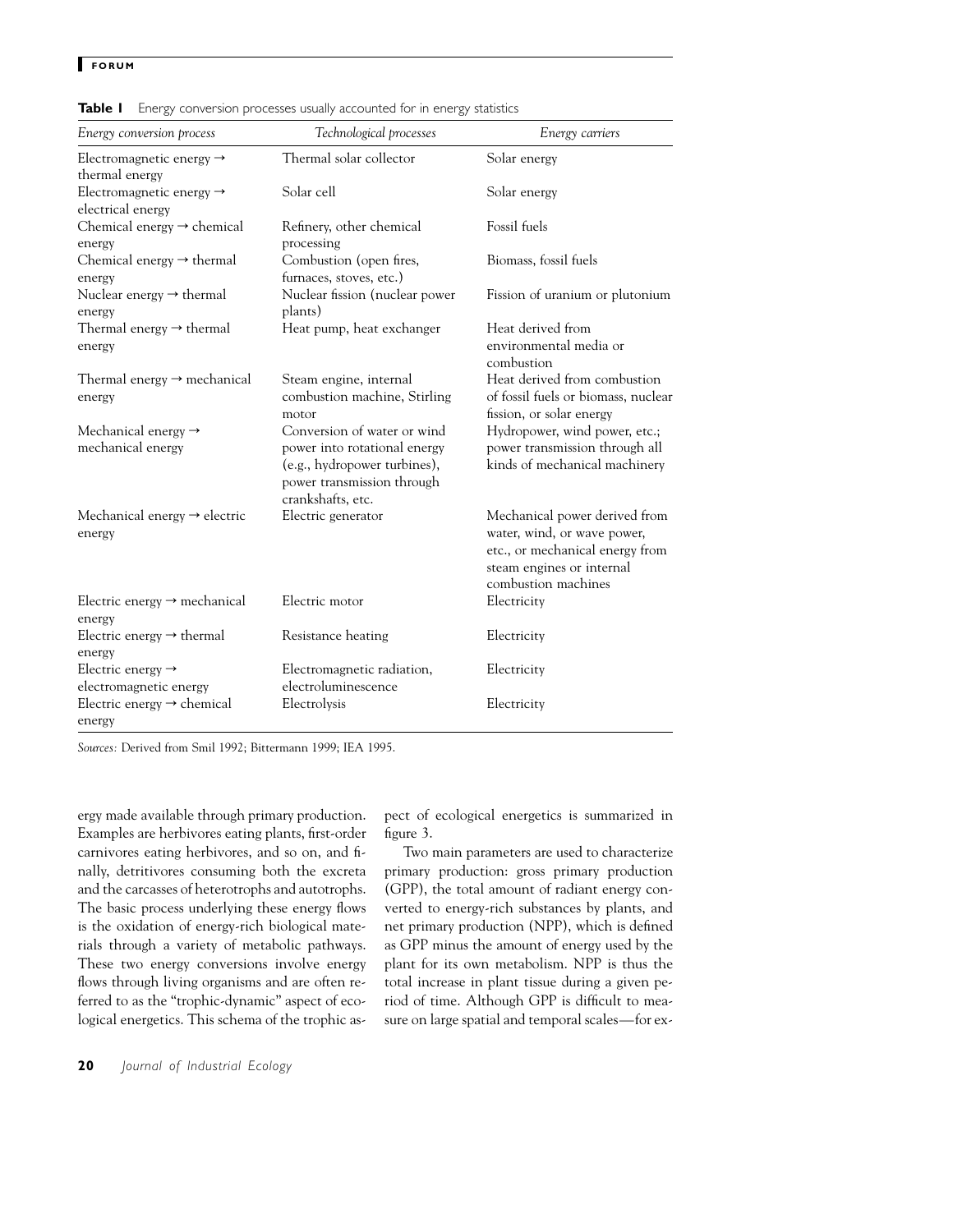

**Figure 3** The trophic-dynamic aspect of ecosystem energetics. Absorbed solar energy not lost as heat is transformed into gross primary production (GPP). GPP minus plant respiration yields net primary production (NPP). NPP, measurable as biomass flow or as energy flow, is the input to food webs of heterotrophic organisms: herbivores, carnivores, detritivores (i.e., animals, fungi, and microorganisms). The breakdown of heterotrophic food webs (consumers of first-, second-, third-, and higher-order carnivores, detritivores, etc.) can be highly complicated and has been omitted for reasons of clarity.

ample, at the landscape level—NPP can be determined even on this scale with reasonable accuracy.

Because the trophic structure of terrestrial ecosystems reflects existing food webs, there is an intimate relation between energy flows and materials flows. From their very beginnings (Lindemann 1942, Hutchinson 1959), studies of ecological energetics involved measuring the flow of biomass through various compartments of ecosystems (Odum 1969, 1971). These flows are usually assessed as materials flows, measured as the (dry) mass or carbon content of biomass. The energy equivalent of biological materials is usually assessed separately. To capture the maximum amount of energy that could in principle be gained by an organism from its nutrition, the energy equivalent of biological materials is generally assessed as gross calorific value. As a consequence, this is the value used in ecological studies to convert materials flows to energy flows (Golley 1961).

The biosphere is a closed-cycle system with respect to materials; that is, chemical elements

are recycled in the so-called grand biogeochemical cycles (carbon, nitrogen, sulfur, etc.), driven by a continuous flow of solar energy. The fundamental difference between the flow of energy and the flow of materials in ecosystems, namely, that materials are recycled whereas energy is not, was pointed out very early (MacFadyen 1948) and stands in sharp contrast to societal metabolism, which is a throughput system with respect to both energy and materials.

## *Deriving Energy Metabolism from Energy Statistics*

When comparing the concepts used in MFA and in conventional energy balances, it becomes obvious that energy balances account only for the inputs used to produce, maintain, and utilize but one of the three kinds of societal stocks considered in MFA, namely, artifacts. The energy requirements of humans and domesticated animals are not accounted for in energy balances. An accounting scheme for societal energy metabolism,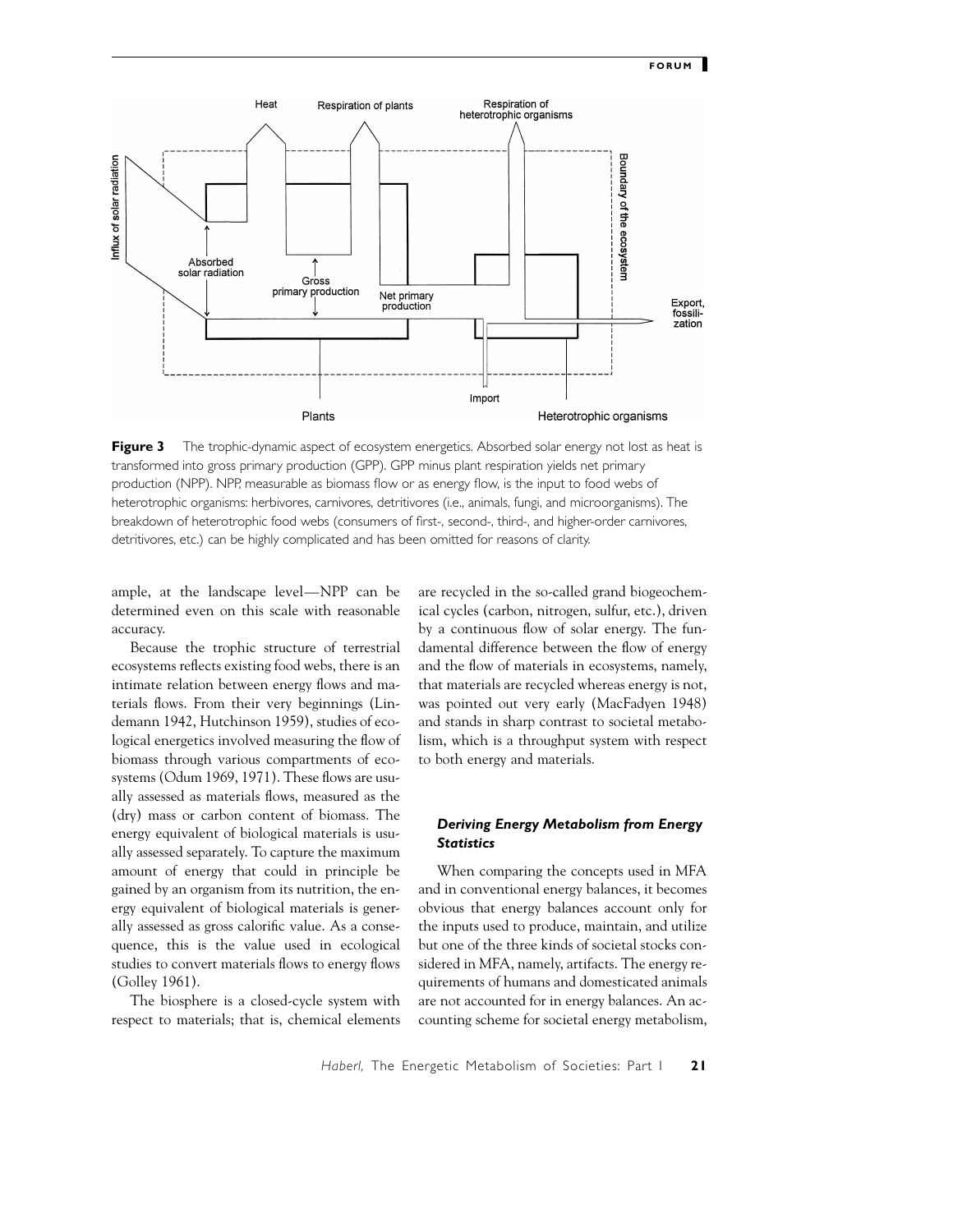on the other hand, should include these flows of nutritional energy.

For several reasons, the energetic metabolism of societies should be based upon the gross calorific value of energy-rich materials (biomass, fuels, or whatever). First, using the gross calorific value makes ecological and societal energy flow analyses comparable. Second, the energetic value of food and fodder is usually assessed as gross calorific value, resulting in inconsistencies where net calorific values are used for technical energy conversions. Third, new technologies (condensing furnaces) have been developed that can utilize the latent heat of water vapor in the waste gases, resulting in an efficiency rating above 100% where the energy equivalent of the fuel is calculated as net calorific value. As a result, there are proposals to use gross calorific values also for conventional energy balances.<sup>11</sup>

Energy balances do not describe only the energy input of a society. They describe the energy flow in several steps: energy supply, conversion, final consumption, and in some cases, useful energy. That is to say, energy balances also analyze the purpose for which energy is being used. The generation of drivepower is an important example. Drivepower is essential for all production processes, and the substitution of drivepower generated by inanimate prime movers for human and animal labor is a key aspect of industrialization. Similarly, the substitution of animal labor for human labor was a key aspect of the Neolithic revolution and of changes in agricultural technology. Moreover, drivepower is essential for transport processes that are of key importance for patterns of societal resource use (see Sieferle 1997b; Smil 1994). Although the importance of humans and animals as prime movers in industrial society may be negligible compared to the amounts of power delivered by motors, turbines, and so on, accounting for animate prime movers is decisive when comparing different modes of subsistence (Fischer-Kowalski and Haberl 1997; see also Part II of this set of articles). Thus, analyses of societal energy metabolism should take into account the drivepower delivered by draft animals and humans.

Hence, traditional energy balances must be enhanced by two aspects to be able to account

for the energetic metabolism of a society: nutritional energy should be considered, and human and animal-derived drivepower should be included. Both requirements pose methodological problems that are discussed below.

# *Energy Conversions and Energy Flow Accounting*

The flow of energy through a society usually involves several steps, for example, the import of crude oil through a pipeline, production of different oil products in a refinery, transportation of the products to final consumers, or energy conversion processes such as those in oil-fired power plants. That is, the energy flow consists not only of energy conversion processes but also of transport processes, including the transport of energyrich materials. These "energy transfers," as I call them, take place between economic actors, and in them no energy conversion occurs beyond that of the energy needed for transportation itself (this latter energy should be assessed separately). Energy transfers can involve the flow of energyrich materials, but they need not be immediately related to a materials flow. Examples include electricity transmission through power lines and the transmission of power through a crankshaft. Energy transfers involving flows of combustible materials are treated by considering the gross calorific value of the material transferred.

The treatment of other energy conversions and transfers is less straightforward. For example, hydropower harnesses the potential and kinetic energy of water. In energy statistics, several approaches are used. It was long common to calculate the amount of fuel that *would have been used* in a thermal power plant to generate the same amount of electricity (usually assuming an efficiency of 33%). One may of course use any arbitrarily assumed efficiency to extrapolate the water power utilized from the amount of electricity generated. For example, the United Nations energy statistics (UN 1997), the IEA energy balances (IEA 1995), and the European Union–wide rules for harmonizing energy balances assume the primary energy used to be equal to the amount of electricity produced (efficiency 100%).12 An alternative approach, which is used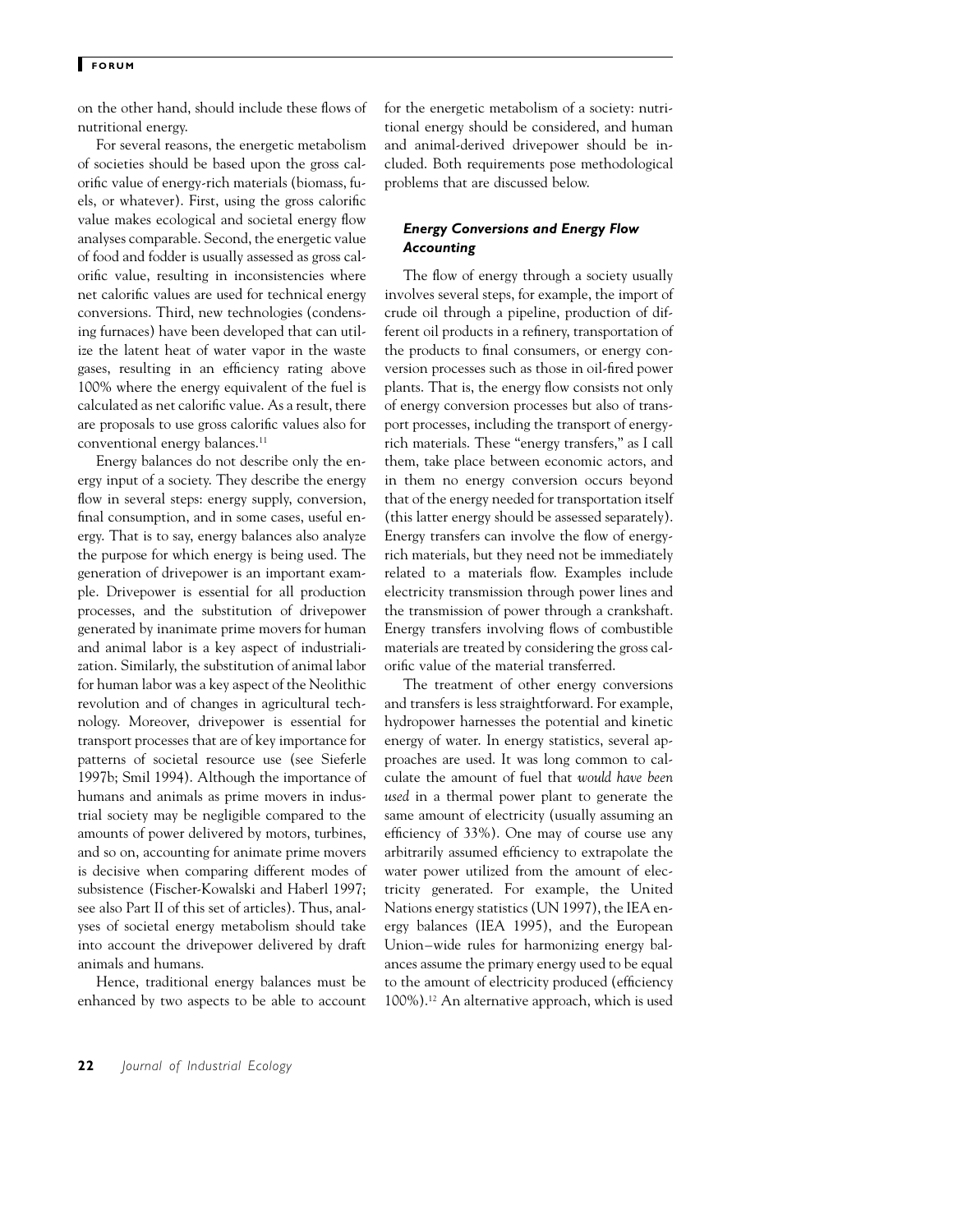in no officially published energy balance to my knowledge, however, would be to try to reflect the physical processes at hand. The amount of water energy used could be calculated based upon the efficiency of turbine and generator, both between 95% and 99%.

The second significant case is nuclear energy. Here it is a reasonable solution to assess the amount of heat generated through nuclear fission (the thermodynamic efficiency of nuclear power plants is usually about 30%). For example, UN energy statistics calculate the primary energy used in nuclear electricity generation (which is called quite misleadingly "primary electricity") by assuming a plant efficiency of 33% (UN 1997).

An additional problem to be solved arises from what in energy statistics is usually termed "nonenergy" use. Energy statistics usually include under this heading mainly the use of oil derivatives for chemical syntheses (the production of synthetic materials, asphalt, etc.). Nonenergy use, thus, means that some material that also *could* be used as a source of energy is used for a purpose not regarded as energy flow because a part or all of a material's energy content remains in the product.13 At first glance, this looks like a minor problem that can easily be solved pragmatically either by including or not including these flows, but the problem can in fact be intriguing. For example, consider the energy gained from the incineration of wastes such as the synthetic materials produced from fossil fuels. In this case, appropriate treatment of the flows is essential to avoid double counting. Matters become even more complicated when we turn to biomass, where complex utilization chains abound (Hall 1984). In energy balances, this biomass problem does not arise because energy balances usually include only the biomass used for combustion but none of the biomass used for other purposes, including nutrition. For analyses of societal energy metabolism, there are two alternative solutions to these problems:

1. One could argue that energy flow analysis should reflect the socioeconomic utility of the respective flows. If a material is not being used for energy provision then its energy value can be regarded as irrelevant. From society's point of view, it may be largely unimportant whether a particular material has an energy value or not. The energy value may be even a nuisance, as most people would probably prefer noninflammable buildings or furniture.

2. On the other hand, one could regard all flows of energy-rich materials as energy flows, irrespective of the purpose for which they are being used. This can be argued on the grounds that, for assessing the environmental impact of the harvest of a particular kind of biomass on the ecosystem from which it is taken, it is largely irrelevant for which purpose society uses the biomass. Therefore, from an ecological point of view, it is preferable to regard all flows of energy-rich materials as societal energy flows.

I argue in favor of the second approach, at least where comprehensive accounts of societal energy flows are at issue. No a priori reason exists to regard one materials flow (e.g., crude oil in a pipeline) as energy flow just because most of it will probably be used to generate energy, and exclude another materials flow (e.g., the construction of a wooden house) because the timber probably will not be burned in the next decades. By analogy, MFA does not ask if a material will be used for a durable product or for combustion. Therefore, we should regard the construction of a wooden house as an input to a societal *stock* of energy that can be released later on. In fact, the idea of recovering energy from used-up materials when they cannot be recycled as raw materials anymore is advocated as a strategy for the more efficient use of biomass (Haberl and Geissler 2000).

Moreover, there remains the problem of tractability. If the same material can be used for different purposes, it is impossible to *measure* at any particular stage of analysis (e.g., extraction or import of crude oil) for which purpose it will actually be used. Although it may in some cases be possible, given sufficient data for the process chain, to *calculate* the amount used for energy and nonenergy purposes on every level of inter-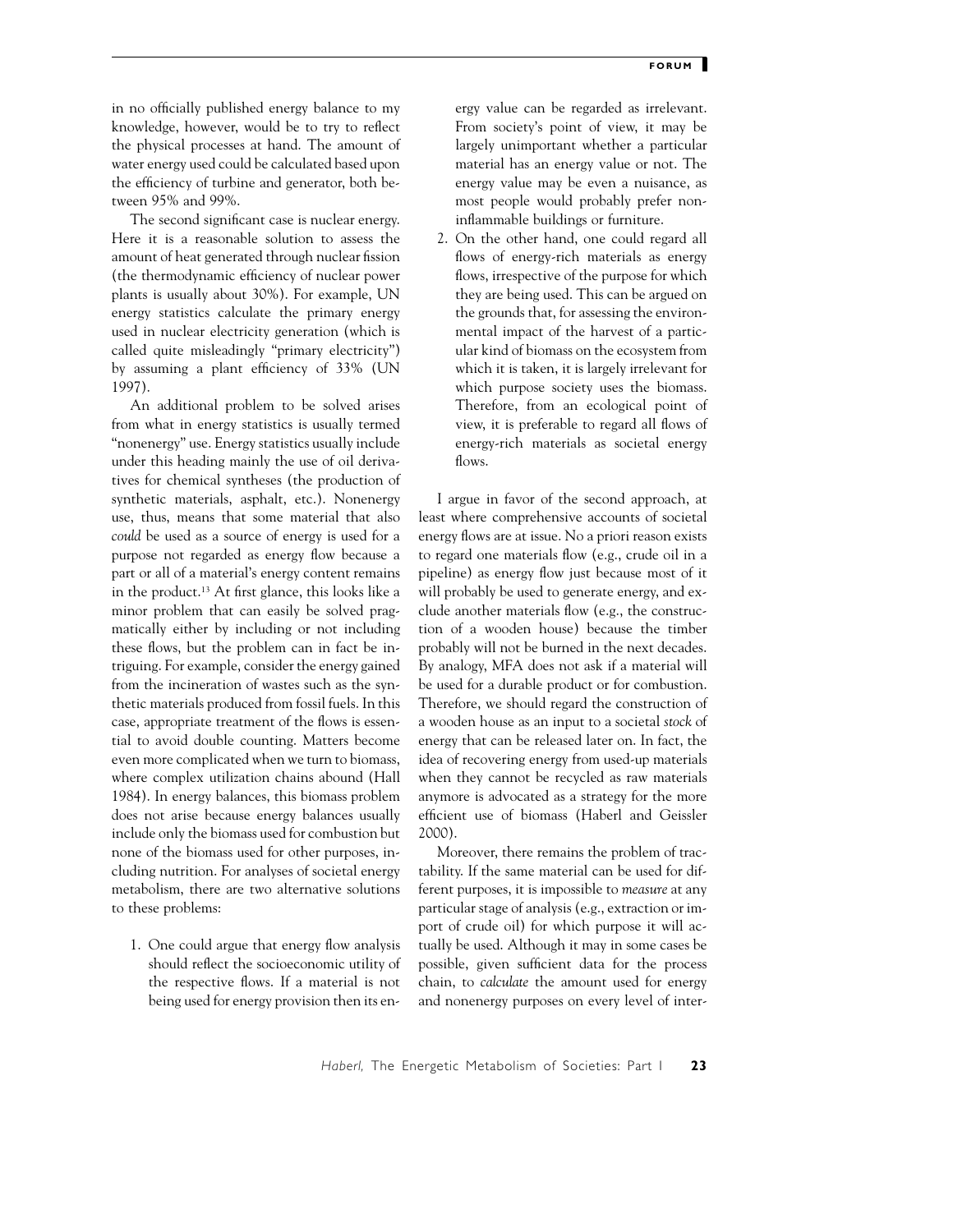est, this can be a demanding or practically impossible task if process chains are complex or poorly documented.

## *Direct Energy Input and Total Primary Energy Input*

For energy flow analyses to be compatible with MFA (figure 1), I propose defining an equivalent to the "direct material input," which could accordingly be termed "direct energy input." The direct energy input can be defined as the total amount of energy actually entering the socioeconomic compartment under consideration, either by domestic extraction or by import. Domestic extraction can be calculated by adding the energy content of all biomass that is harvested domestically and enters the economy, to the data on technical energy input that can be derived from energy statistics. Data on biomass can be taken from agricultural and forestry statistics and converted to energy flows using gross calorific values. What is usually not accounted for, but should be included, is livestock grazing.14 For imports we should consider the import of all energycontaining materials, not only that of energy carriers. Trade statistics usually cover trade data in considerable detail; however, including all energy-containing final products would necessitate the assessment of the gross calorific value of all imported goods, which is a rather imposing task. A reasonable proxy<sup>15</sup> can be obtained by restricting the analysis to imported raw materials of major interest (e.g., feedstuffs, food, timber, paper, petrochemicals, etc.).

The equivalent of the "total material requirement" could be termed *total primary energy input* and defined as direct energy input plus hidden energy flows (see figure 1). In order to avoid double counting, imported derived energy carriers (e.g., electricity) have to be subtracted.16 Hidden flows can be either domestic—that is, biomass harvested but not used such as the crop residues plowed back into the soil—or imported. At least for all energy flows included in energy statistics, these hidden flows are a well-researched issue (e.g., Fritsche et al. 1992; Spreng 1995) and can be assessed with reasonable accuracy. It is more difficult to account for hidden biomass flows, but it is certainly feasible. The calculation of imported hidden flows should also include the energy embodied in imported raw materials and goods. In short, defining and empirically assessing the energy input of a society is conceptually rather straightforward, although it can be quite demanding to actually assess all of the relevant flows, especially the hidden flows.

## *Internal Societal Energy Flows*

Energy balances allow one to trace energy flows through a society in considerable detail, using internationally comparable notions such as final energy and useful energy. The analysis of societal energy metabolism can, therefore, draw upon a wealth of available data although it should also consider those flows not accounted for in energy balances. In this section, I propose an accounting scheme that leaves the general structure of energy balances intact, but allows for the inclusion of these missing flows.

Two interrelated problems must be solved: a) How should the flow of nutritional energy be accounted for? b) How can we treat the provision of drivepower by draft animals and humans? Whereas nutritional energy is quantitatively relevant even in industrial society, accounting for animate power could be regarded for an industrial metabolism as an academic problem. An upper limit for this energy flow can be derived as follows: a (very) hardworking individual can deliver up to 100 watts for 8 hours per day (0.8 kWh/day).17 Even assuming 300 working days per year, this is less than  $1 \text{ GJ/y}$ —a small amount of energy compared to the 100–200 GJ/y of commercial final energy that the average member of an industrialized country uses (Smil 1992). For comparisons between different modes of subsistence (discussed in Part II), however, exactly these processes matter.

To tackle these problems, we must identify the most important energy conversion processes and assign them to the steps of energy conversion in an energy balance as described in figure 2. These conversion processes are (1) the conversion of animal fodder, both into human foods such as meat, milk, eggs, and so on and into other biomass products such as wool, leather, and the like, and (2) the conversion to power (work) of the biomass ingested by humans and domesti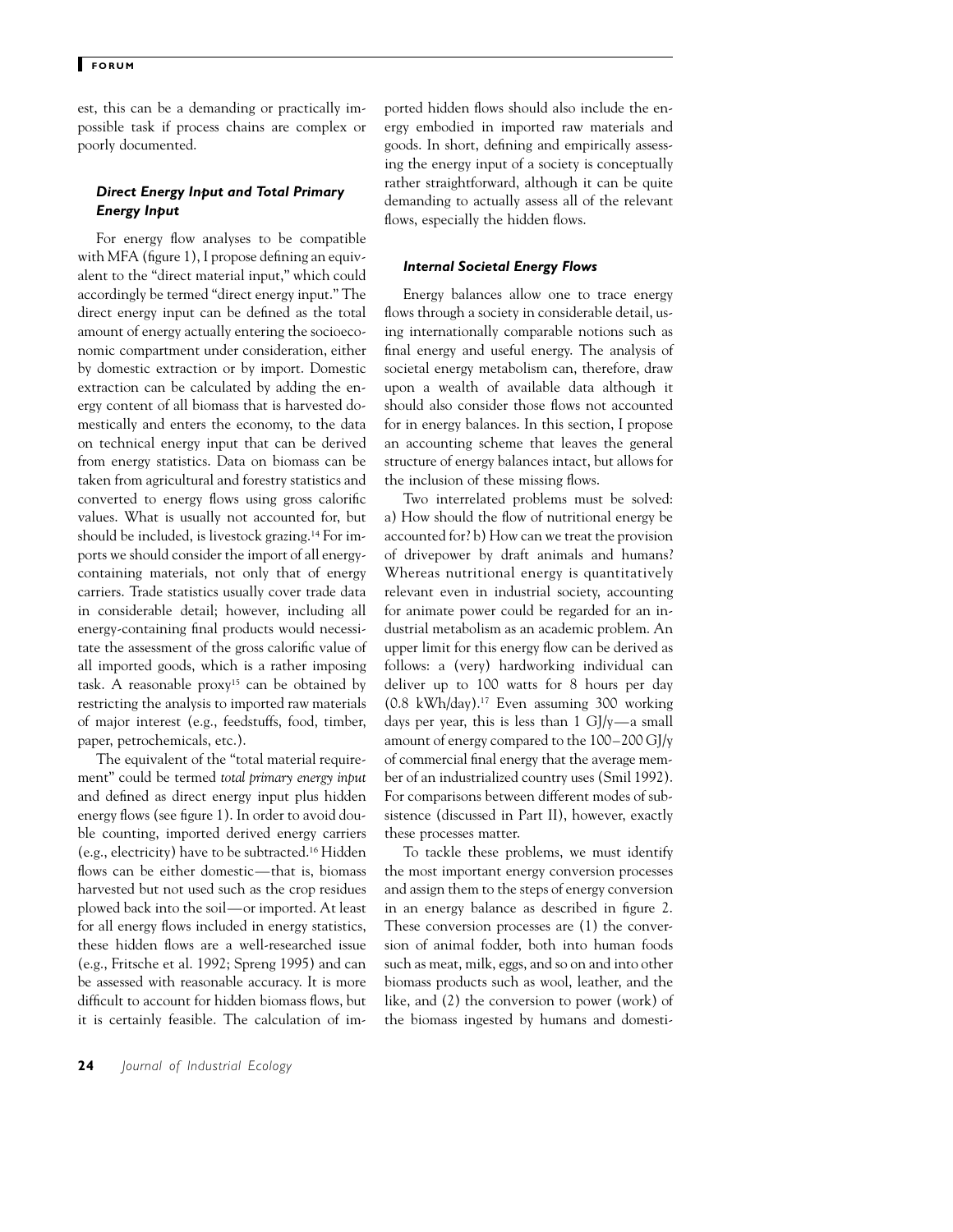cated animals.18 Energy balances usually differentiate between two stages of energy conversion (1) the conversion of primary energy to final energy and (2) the conversion of final energy to the useful energy needed to produce energy services (figure 2).

For human metabolism there are two possible solutions. The first, the trophic-dynamic approach, regards the food consumed by humans as final energy so that human-derived power has to be defined as useful energy. The second, the "work-as-final-energy" approach, regards human food as intermediate energy (regarding it as primary energy would not be consistent with the definition of livestock as a part of society). Physical power delivered by humans can then be defined as final energy being converted to power (useful energy) through mechanical devices.

How the animal compartment is treated depends upon the choice between these two alternatives (figure 4):

- 1. In the trophic-dynamic approach there are two logically consistent possibilities. In the first (approach a1), animals are bioconverters that convert ingested biomass into human food and work, which are both regarded as final energy. In the second (approach a2), the animal compartment is hypothetically split up into two subcompartments performing two different processes: livestock (animals 1) as converters of nutritional energy, on the one hand, and domesticated animals (animals 2) as consumers of feedstuffs (final energy) and deliverers of power (useful energy), on the other hand.
- 2. In the work-as-final-energy approach (approach b), animal work has to be regarded as final energy (as is human work). The animal compartment is treated as one compartment performing the two processes "conversion of nutritional energy" and "power production."

The three approaches are described in figure 4. The advantage of the first approach (a1) is its simplicity and tractability; however, its shortcoming is that it treats animal work and human work at different levels of energy conversion. Whereas energy losses between power delivered by the draft animal and useful power derived from it are explicitly accounted for (the transmission mechanism is a separate conversion process), in the human compartment the transmission mechanism is lumped into the conversion balance of food to useful power.

The second approach (a2) avoids these shortcomings. It distinguishes two different processes: The conversion between different kinds of biomass is treated as a "primary to final" energy conversion, and the conversion of food to work is considered a "final to useful" energy conversion. In this case, the work of both animals and humans is treated symmetrically and transmission losses are aggregated into these conversion processes. (This is usual in energy balances. The conversion balance of electricity generation, for example, lumps together cooling losses, friction, generator losses, the plant's own electricity consumption, etc.) Paid physical work, however, could be regarded as final energy; in this case the scheme is unsatisfactory. In addition, splitting up the animal sector to perform these calculations can pose problems in tractability, especially if the same animals are used for both purposes (e.g., eating the meat of draft animals).

The third approach (b) avoids these problems. Human and animal work are accounted for as final energy converted to useful energy through a transmission mechanism that is then separately accounted for. But this approach generates other problems. The trophic-dynamic aspect of societal energy flows is lumped into a complex conversion balance, seemingly only serving the purpose of generating human and animal work. Important societal flows such as human nutrition do not feature prominently as part of an important aggregate parameter (final energy), but only as intermediate flows. Moreover, the notion that human nutrition is only an intermediate process serving the purpose of generating work, which is insinuated by this concept, is problematic. A large part of human food is needed for growth, reproduction, and maintenance of the organism. Moreover, only about 4% to 10% of the total human time in a population is allocated to physical work (Giampietro 1997). In the course of industrialization, human (and animal) physical work is becoming ever less important quantitatively for the production pro-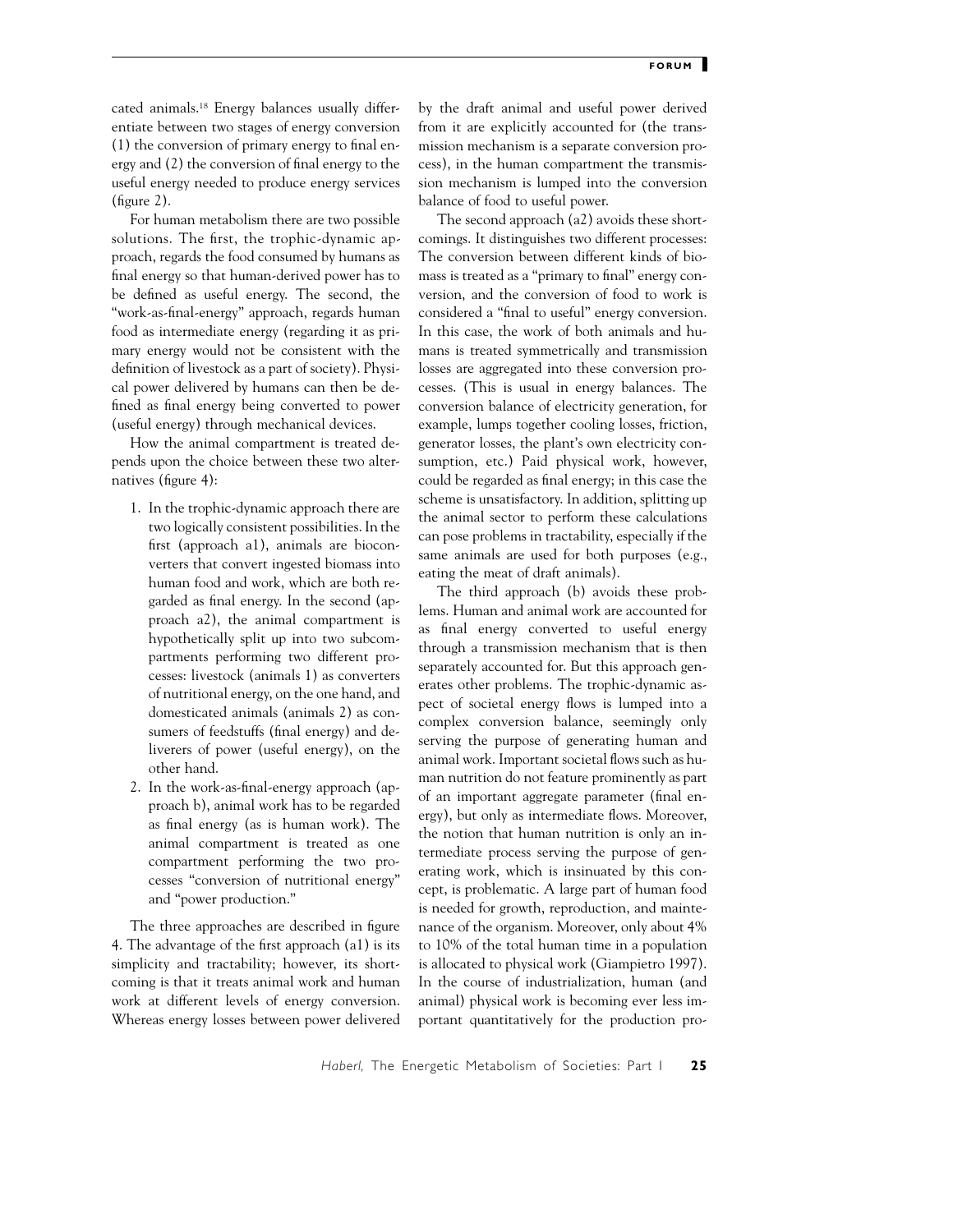

**Figure 4** Alternatives for conceptualizing nutritional energy and work delivered by draft animals and humans in energy flow analysis. Dissipative losses and outflows of energy-rich materials (e.g., manure) have been omitted for reasons of clarity. See text for further explanation.

cess, whereas changes in nutritional habits (e.g., consumption of animal versus plant products) are increasingly determining societal biomass flows.19

As a result of these considerations, I propose to follow approach a2, that is, to follow the trophic-dynamic approach and differentiate between animals as converters between different kinds of biomass on the one hand, and working animals on the other hand.

The problem of nonenergy use can be solved by introducing a new kind of stock. Although the notion of stocks in energy balances usually refers to energy stored for future use (e.g., natural gas storage, crude oil storage), the inclusion of all energy-rich materials requires the introduction of an energy stock consisting of energy-rich products (buildings, furniture, libraries, etc.). Eventually, as these products become wastes, their energy potential can be tapped. On the other hand,

if they are deposited, this should be regarded as an energy output flow back to nature.

# **Conclusions**

A summary of the proposed methodology is presented in figure 5, summarizing the accounting concepts discussed in previous sections. The energy input of a society can be described as direct energy input and as total primary energy input. Although the direct energy input contains only the amount of energy actually entering the societal compartment under consideration most prominently a national economy—the total primary energy input also considers hidden flows. These hidden flows are energy flows mobilized to procure the direct input but not crossing the boundary of the societal compartment under consideration, either because they take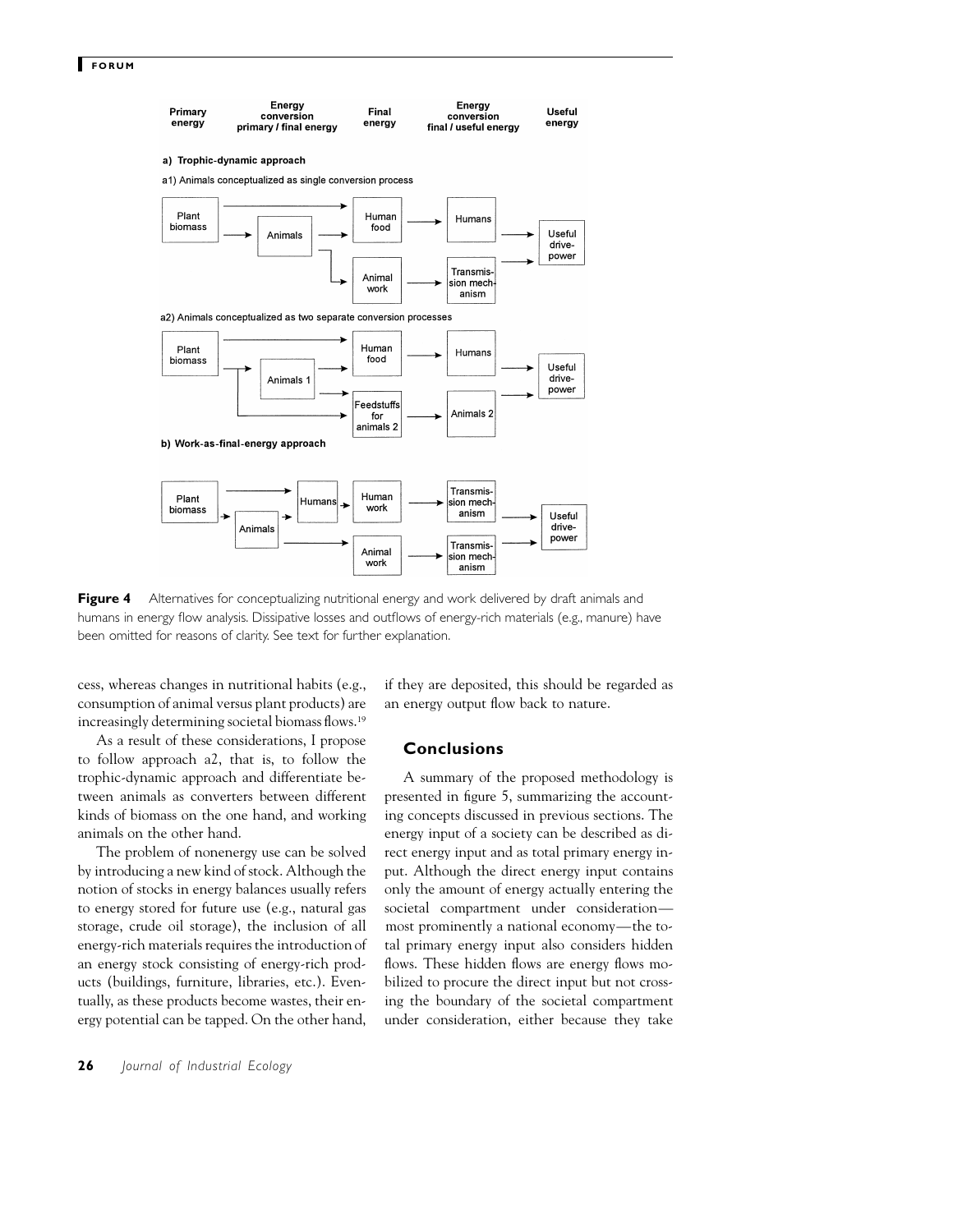

Direct energy input = import + domestic extraction

Total primary energy input = direct energy input + hidden flows - double counting (derived energy carriers) Domestic energy consumption = direct energy input - export

**Figure 5** Summary of the proposed methodology.

place abroad or because the energy flow takes place outside the boundary of the societal compartment. By subtracting exports from direct energy input, it is possible to calculate the domestic energy consumption*.*<sup>20</sup> Energy entering society will usually be transformed in various ways into other forms of energy, eventually ending up as final energy, which is energy directly used to provide energy services. Animals used to provide food for humans are considered as part of this conversion process, whereas human nutrition and the nutrition of draft animals is regarded as final energy. A part of the energy input is not used for energy provision but is put in stock as energy-rich materials in durable installations.

Final energy is defined as the energy used to produce useful energy and finally energy services. Final energy also includes the nutritional energy consumed by humans for their sustenance and activity, as well as the nutritional energy consumed by working animals. Nonenergy use is not considered to be final energy use. Useful energy is defined as the physical energy equivalent of the

work actually performed in providing energy services (Lovins 1977). By definition, however, energy services cannot be accounted for in terms of energy units and are, therefore, very difficult to account for on an aggregated level (e.g., for a society or an economy as a whole). What can be done is to follow the flow of energy through a society from energy input to useful energy. Examples of useful energy are the flux of light produced by a bulb, the power delivered to mechanical devices by crankshafts, the heat delivered by a radiator, and so on.21 Basically, there are four categories of useful energy: power, heat, light, and data processing. Whereas the latter two are usually each treated as a unit in energy balances, types of power and heat are sometimes differentiated (e.g., power for vehicles versus power delivered by stationary motors, and industrial process heat versus space and water heating).

Using these concepts, it is possible to develop an accounting system that can monitor the energy flow through a defined socioeconomic compartment, such as a national economy, a city, or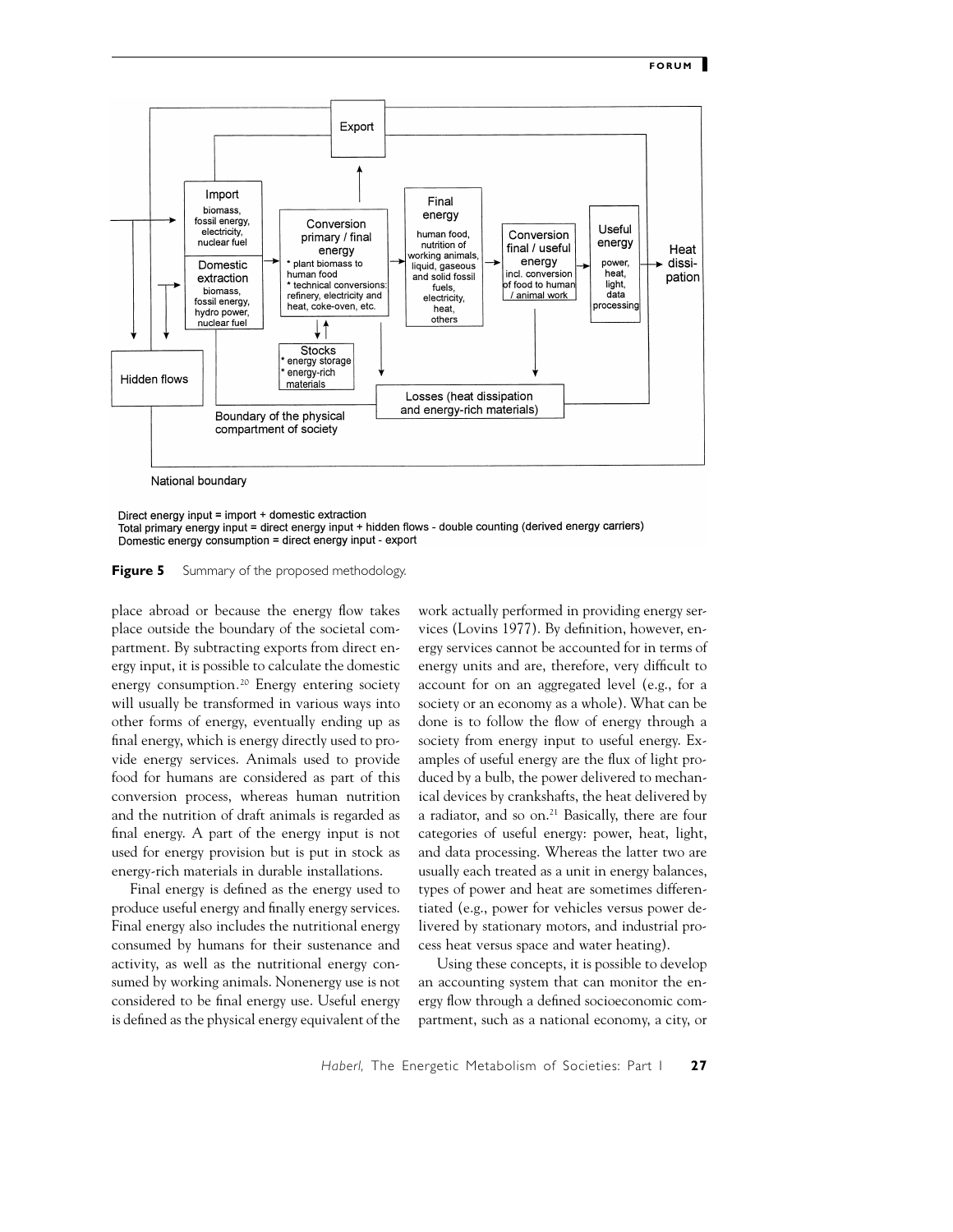a village. Some of the properties discussed depend on the size of the system under consideration. For example, the per capita direct input and domestic consumption are smaller in a small town importing most energy as final energy carriers than for the average inhabitant of the country in which the town is located, because energy losses in conversion (e.g., electricity production) take place outside the system's boundary. The advantage of the domestic consumption parameter is that it mirrors the energy throughput of a regionally defined system of production and consumption; therefore, it can be linked to economic indicators describing the economic activity in this region (e.g., the system of national accounts). On the other hand, total primary energy input depends mainly on consumption patterns in the population under consideration, and less on the level of aggregation. Because exports are not subtracted in calculating primary energy input, however, there can be considerable distortions when energy-exporting regions are assessed.

Final energy and useful energy refer only to energy conversions taking place within the system boundaries of the socioeconomic system under consideration. Final energy use can also be directly linked to economic accounting systems and the activity of different sectors of the economy. Final and useful energy, however, are less directly linked to the interaction between a society and its natural environment than energy input is, because quite a considerable proportion of the initial energy is usually lost in conversion processes from primary to final energy, or is used for other than energetic purposes. On the other hand, the utility a society is able to draw from its energetic metabolism largely depends upon the energy services it is able to derive from energy inputs. Although it remains an unsatisfactory approximation, the amount of useful energy spent is, at present, probably the best available measure for the amount of energy services that are at a society's disposal.

Part II of this series will apply these concepts to different kinds of societal organization or modes of subsistence (hunters and gatherers, agricultural society, and industrial society) and compare the concepts proposed here to conventional energy balances. To give an idea of the

**28** *Journal of Industrial Ecology*

order of magnitude of differences between energy statistics and the metabolism concept, consider the case of Austria: According to the official energy balance, Austria's total energy supply in 1995 amounted to 141 GJ/(capita yr) (Bittermann 1999). The corresponding figure for the same year based upon the metabolism approach, the direct energy input, was 219 GJ/(capita yr) or about 55% higher. Most of this difference is due to the fact that conventional energy balances ignore most biomass inputs—although biomass use is certainly highly relevant for sustainable development (see practical examples in Part II). Therefore, I advocate the use of the metabolism approach when attempting to develop headline indicators for the total environmental impact (Giampietro 1997) of societies.

## **Acknowledgments**

I thank Helga Weisz, Fridolin Krausmann, Marina Fischer-Kowalski, three anonymous reviewers, and the editor for their very useful comments on earlier versions of this article, and members of the Department of Social Ecology for discussions on these ideas, especially Heinz Schandl and Verena Winiwarter. This work was supported by projects funded by the Austrian Ministry of Research and Transport within the Sustainable Development of Cultural Landscapes research program. I thank Antje Haussen Lewis for correcting the English.

## **Notes**

- 1. It has become difficult to stay ahead of this quickly evolving and very productive field of inquiry. Seminal statements quite similar to the modern approach toward national materials flow analysis include those by Ayres and Kneese (1969) and Boulding (1973). Examples of national materials flow analyses include those by Schütz and Bringezu (1993) and Hüttler et al. (1997). For overviews see work by Adriaanse et al. (1997), Ayres and Simonis (1994), Erkmann (1997), Fischer-Kowalski (1998), and Fischer-Kowalski and Hüttler (1998).
- 2. The article does not focus on issues of modeling; however, accounting is a prerequisite for modeling: What is not accounted for is usually neglected in models too. See also note 3.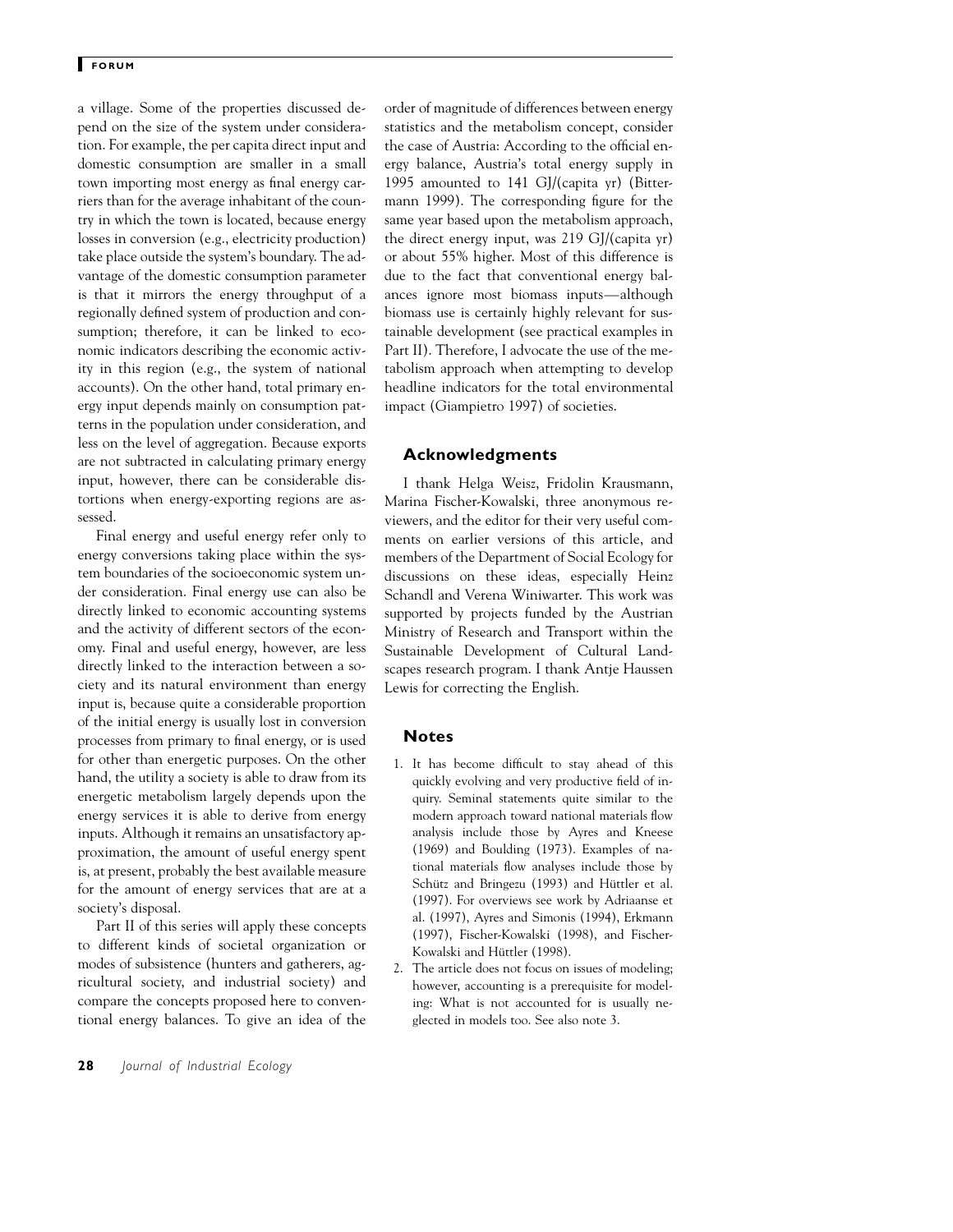- 3. An important strand of the analysis of energy flows is current economic energy models such as IMAGE, MARKAL, EFOM, MESSAGE, and many others. These models analyze interrelations between technical energy conversions, the economy, technological change, and the environment. They are mainly used for optimization and forecasting (e.g., Richels and Sturm 1996). However useful and policy-oriented these models may be, they are based upon energy data derived from conventional energy statistics that do not consider many of the aspects of societal energy use discussed in this paper, above all, the links between energy use and land use (see Part II of this set of articles).
- 4. Contrary to this recent focus of the MFA researchers, energy is often used as a headline indicator in life-cycle analysis and other types of environmental analysis.
- 5. The rationale behind the idea of regarding societies as consisting of both symbolic and biophysical elements—that is, both culture (comprising institutions, social organization, communication, etc.) and the physical compartments of society is to devise means to analyze the interrelations between societies and their natural environment. This seems to be one of the most important gaps in scientific understanding for spelling out strategies of sustainable development. An alternative approach is the concept of a human ecosystem (Force and Machlis 1997; Machlis et al. 1997) encompassing a so-called human social system (i.e., social institutions, social cycles, and social order) and critical resources (i.e., natural resources such as energy, land, flora, fauna, water; socioeconomic resources such as capital, labor, population; and cultural resources). This concept, largely derived from the Chicago school of human ecology, can lead to comparable empirical approaches, for example, the analysis of energy flows through and between compartments quite similar to those proposed here (Axinn and Axinn 1984). Although a worthwhile issue, correlations between the human ecosystem concept and the metabolism approach are not dealt with in this article.
- 6. The question of how to treat so-called hidden flows—that is, materials moved but not used by society, such as soil plowed over or soil, gravel, and rocks excavated at one place and dumped at another—is intensively discussed. Materials that actually enter a national economy and are economically valued are termed "direct input" (e.g., Adriaanse et al. 1997; Bringezu et al. 1997; Fischer-Kowalski and Hüttler 1998).
- 7. For the analysis of the energy flow of a Nepali rural community, plants have also been included as a component of the human ecosystem (Axinn and Axinn 1984; see note 5).
- 8. I do not elaborate here on the question of comparing different products or technological options to provide various kinds of services. In this field, methods that are more closely related to the second approach are used, such as the material input per service approach (Schmidt-Bleek 1994).
- 9. Useful energy can be defined as the energy that actually performs work used to provide energy services (Lovins 1977).
- 10. Besides organisms capable of photosynthesis (photoautotrophs), some microbes can use chemical energy from exothermic chemical reactions to synthesize biological material from inorganic compounds (chemolithoautotrophs).
- 11. For fossil fuels, the difference between net and gross calorific value is between 5% and 20%, depending on the hydrogen content of fuels. That is, converting energy flows as assessed in conventional energy balances into energy flows in an analysis of socioeconomic metabolism as proposed here simply means to multiply fossil-energy flows by an appropriate factor between 1.05 and 1.2, depending on the type of fuel.
- 12. Losses that result from using off-peak electricity to pump water upward into reservoirs to produce peak-load electricity in pumped storage power plants are considered separately. Before Austria adopted the European Union rules, hydropower use was extrapolated from hydroelectricity generation on the basis of an assumed efficiency of 80% (Bittermann 1999).
- 13. Chemical syntheses usually are exothermic and/ or endothermic reactions and thus involve energy flows; however, in many chemical syntheses involving substances derived from fossil fuels, a significant part of the potential energy remains in the product. Therefore, chemical syntheses those that are not intended to deliver energy, but serve other purposes—are usually accounted for in energy statistics as nonenergy use. If, however, the products are burned in waste incineration plants, this will be accounted for in energy statistics.
- 14. Another energy input that could be included is passive solar energy captured by south-oriented windows. This is a significant energy input not accounted for even in advanced conventional energy balances. A very rough estimate for Austria suggests that this might amount to some 15% of energy used for space heating (in Austria this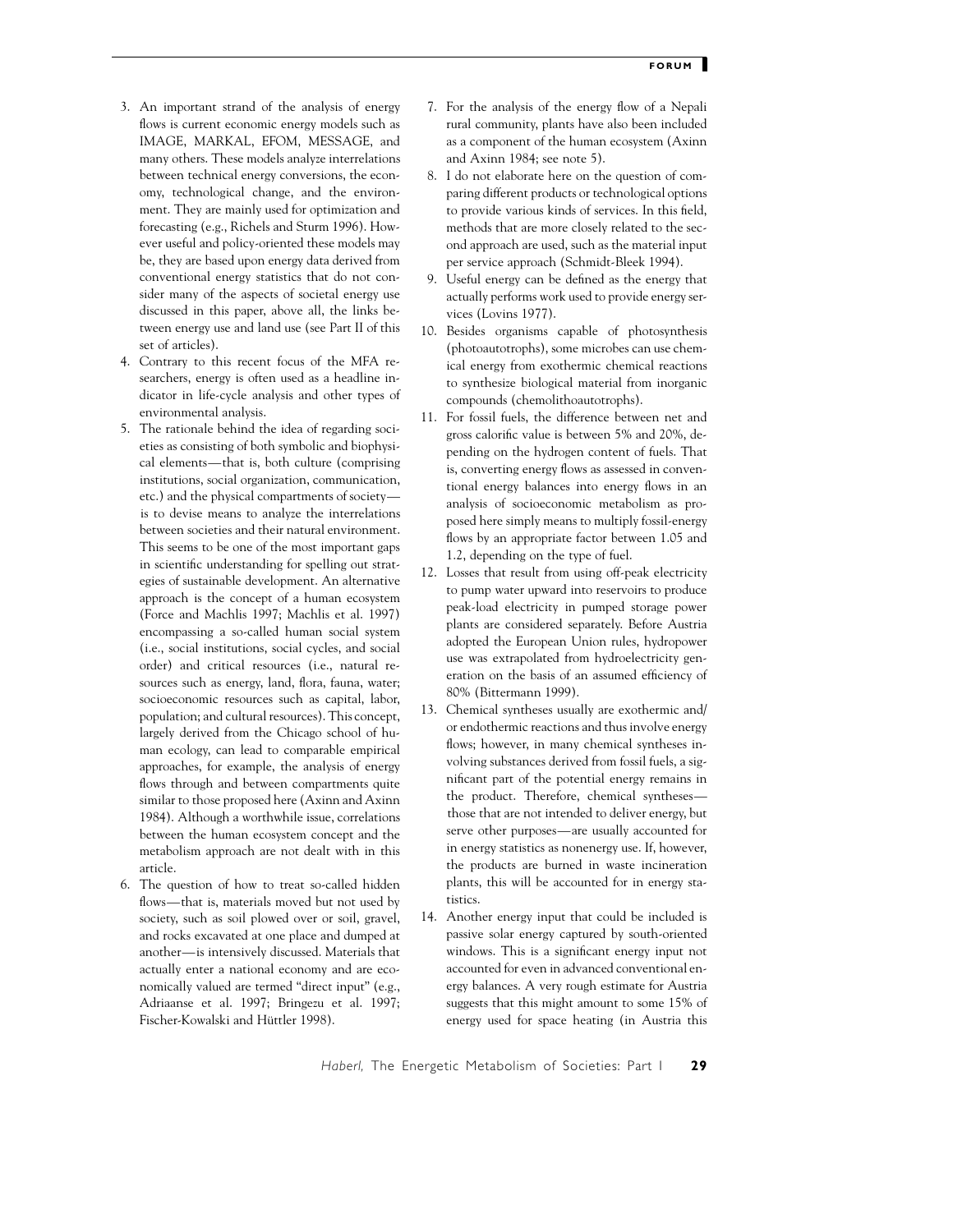would be about 3% to 5% of technical primary energy input).

- 15. Note that whether any such proxy is reasonable depends on the research question. For example, when comparing the United States and Japan, the level of detail that has to be considered to obtain significant results might be higher than for comparisons between countries with similar patterns of imports and exports.
- 16. The formula "total primary energy supply  $=$  di $rect input + hidden flows" leads to double count$ ing when an energy carrier included in the direct input has been derived from other forms of energy. Consider imported electricity produced in a thermal power plant. In this case, the entire energy input of the plant is counted as hidden flow, whereas the imported electricity is part of the direct input. To avoid double counting, only the energy used to produce the electricity should be taken into account.
- 17. Throughout this article, I use the SI units "joule" (J) for energy, "watt" (W) for power, and occasionally the derived unit "kilowatt-hour" (kWh;  $1$  kWh  $=$  3.6 MJ), together with suitable prefixes indicating order of magnitude. 1 kcal  $= 4.1868$ kJ; 1 kJ =  $0.9478$  Btu; 1 Btu = 1.0551 kJ; 1 toe  $= 41.8$  MJ.
- 18. In agricultural societies, other conversion processes can be important, too; one example is the utilization of heat dissipated by humans and livestock for space heating (by placing the living room of a farm house over the stable). A significant part of ingested food is used for growth, reproduction, and maintenance of the body functions of humans and domesticated animals, not for power delivery. Because this is not a physical energy output of this compartment, however, it cannot be counted as a flow of useful energy. On the other hand, this means that we should be cautious about interpreting the ratio of work output to food input as a measure of the efficiency of this conversion process.
- 19. If nutritional biomass flows are treated in this way, losses that accrue to the conversion of plant biomass to meat or other animal products will be treated as conversion losses of primary to final energy (human food). It should be noted, however, that sustaining the workforce is surely not the only purpose of food in industrial society.
- 20. It is also possible to calculate the total primary energy consumption of a country by subtracting all exports (including the respective hidden flows) from the total primary energy input. In general, though, data accuracy is worse for hidden

flows than for economically highly valued flows. Therefore, all calculations involving hidden flows introduce a lot more uncertainty and errors. In cases where hidden flows have to be included (e.g., if we want to deal with the issue of shifting energy-intensive production to less developed regions), it is therefore essential to make sure that uncertainty can be kept low enough not to hamper the conclusions being drawn from the analysis.

21. It is important to note, however, that it can be possible to produce the same energy service (e.g., a well-heated room) with different amounts of useful energy (e.g., by using better insulation). Equally important is that it may be very difficult or even technically impossible to reduce some losses in converting primary energy to useful energy, as in cases where thermodynamic laws make further efficiency improvements impossible.

## **References**

- Adriaanse, A., S. Bringezu, A. Hammond, Y. Moriguchi, E. Rodenburg, D. Rogich, and H. Schütz. 1997. *Resource flows: The material basis of industrial economies.* Washington, DC: World Resources Institute.
- Axinn, G. H. and N. W. Axinn. 1984. Energy and food relationships in developing countries: A perspective from the social sciences. In *Food and energy resources,* edited by D. Pimentel and C. W. Hall. Orlando, FL: Academic Press.
- Ayres, R. U. and L. W. Ayres. 1998. *Economy-wide applications of mass-balance principles to materials and waste.* Accounting for resources, Vol. 1. Northampton: Edward Elgar.
- Ayres, R. U. and A. Kneese. 1969. Production, consumption and externalities. *American Economic Review* 59(3): 282–297.
- Ayres, R. U. and U. E. Simonis. 1994. *Industrial metabolism: Restructuring for sustainable development.* Tokyo: United Nations University Press.
- Bittermann, W. 1999. Energiebilanzen 1993–1997. [Energy balances 1993–1997]. *Statistische Nachrichten* 54(7): 567–578.
- Boulding, K. E. 1973. The economics of the coming spaceship earth. In *Towards a steady state economy,* edited by H. E. Daly. San Francisco: Freeman.
- Boyden, S. 1992. *Biohistory: The interplay between human society and the biosphere.* Paris: UNESCO and the Parthenon Publishing Group.
- Bringezu, S., M. Fischer-Kowalski, R. Kleijn, and V. Palm. 1997. *Regional and national material flow ac-*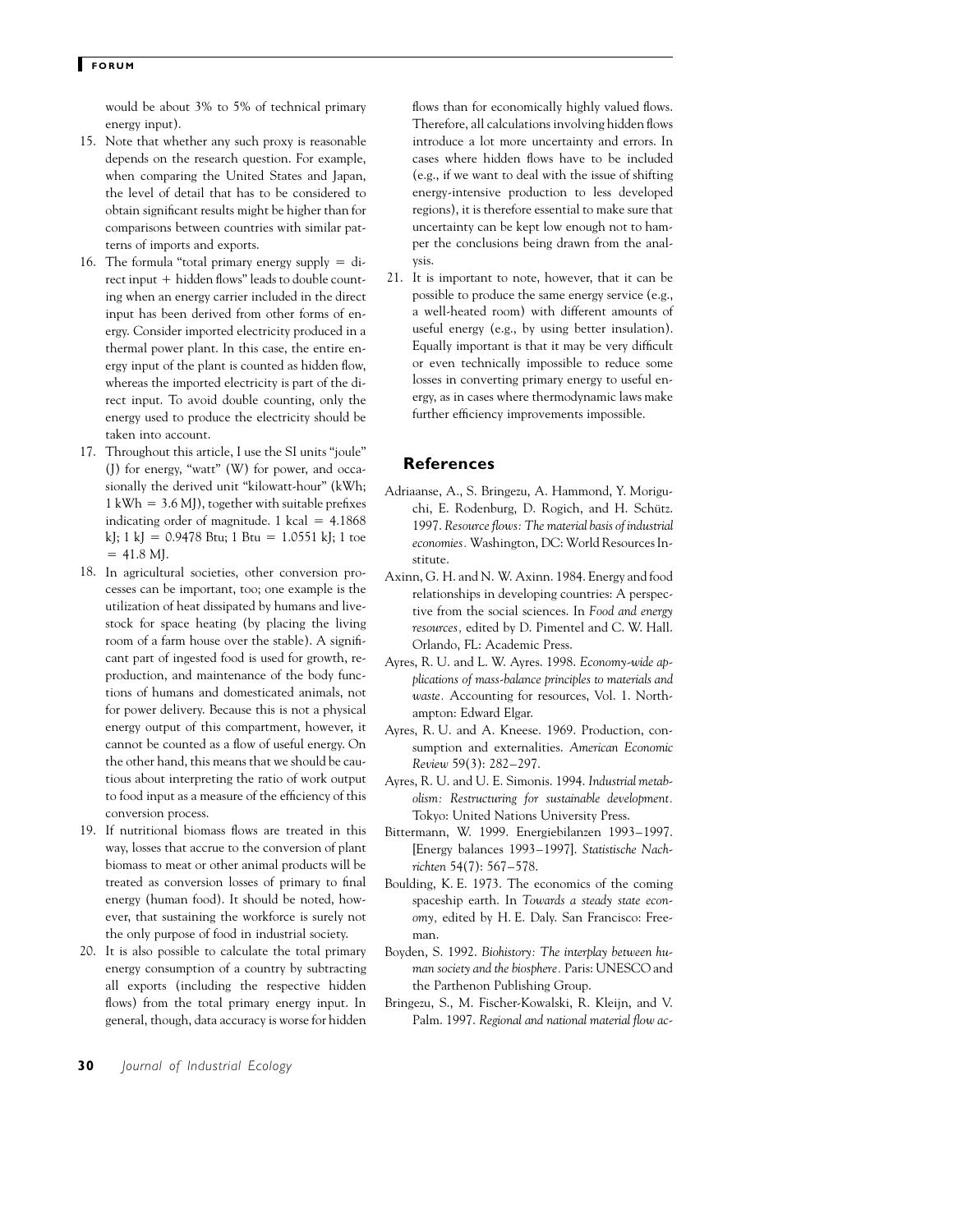*counting: From paradigm to practice of sustainability.* Wuppertal special report no. 4. Wuppertal, Germany: Wuppertal Institute for Climate, Environment, Energy.

- Bringezu, S., R. Behrensmeier, and H. Schütz. 1998. Material flow accounts indicating the environmental pressure of economic sectors. In *Environmental accounting in theory and practice,* edited by K. Uno and P. Bartelmus. Dordrecht: Kluwer.
- Cook, E. 1971. The flow of energy in an industrial society. *Scientific American* 224(3): 135–144.
- Daly, H. E. 1992. Is the entropy law relevant to the economics of natural resource scarcity? Yes, of course it is! *Journal of Environmental Economics and Management* 23: 91–95.
- Erkmann, S. 1997. Industrial ecology: An historical view. *Journal of Cleaner Production* 5(1–2): 1–10.
- Fischer-Kowalski, M. 1998. Society's metabolism: The intellectual history of materials flow analysis. Part 1. 1860–1970. *Journal of Industrial Ecology* 2(1): 61–78.
- Fischer-Kowalski, M. and H. Haberl. 1997. Tons, joules, and money: Modes of production and their sustainability problems. *Society and Natural Resources* 10(1): 61–85.
- Fischer-Kowalski, M. and W. Hüttler. 1998. Society's metabolism: The intellectual history of materials flow analysis. Part 2. 1970–1998. *Journal of Industrial Ecology* 2(4): 107–137.
- Fischer-Kowalski, M. and H. Weisz. 1999. Society as hybrid between material and symbolic realms: Toward a theoretical framework of society-nature interrelation. *Advances in Human Ecology* 8: 215– 251.
- Fischer-Kowalski, M., H. Haberl, W. Hüttler, H. Payer, H. Schandl, V. Winiwarter, and H. Zangerl-Weisz. 1997. *Gesellschaftlicher Stoffwechsel und Kolonisierung von Natur: Ein Versuch in Sozialer* Ökologie. [Socioeconomic metabolism and colonization of nature: Approaches to social ecology]. Amsterdam: Gordon Breach Fakultas.
- Force, J. E. and G. E. Machlis. 1997. The human ecosystem. Part 2. Social indicators for ecosystem management. *Society and Natural Resources* 10: 369–382.
- Fritsche, U., J. Leuchtner, F. C. Matthes, L. Rausch, and K. H. Simon. 1992. *Gesamt-Emissions-Modell Integrierter Systeme (GEMIS), Version 2.0.* [Total emission model of integrated systems (TEMIS), version 2.0]. Wiesbaden: Hessisches Ministerium für Umwelt, Energie und Bundesangelegenheiten.
- Geller, H. S. 1989. Implementing electricity conservation programs: Progress towards least-cost en-

ergy services among U.S. utilities. In *Electricity: Efficient end-use and new generation technologies, and their planning implications,* edited by T. B. Johansson et al. Lund: Lund University Press.

- Giampietro, M. 1997. Linking technology, natural resources, and the socioeconomic structure of human society: A theoretical model. *Advances in Human Ecology* 6: 75–130.
- Godelier, M. 1986. *The mental and the material: Thought economy and society.* London: Blackwell Verso.
- Goldsmith, E. and N. Hildyard. 1984. *Overview.* The social and environmental effects of large dams, Vol. 1. Camelford, U.K.: Wadebridge Ecological Centre.
- Golley, F. B. 1961. Energy values of ecological materials. *Ecology* 42(3): 581–584.
- Haberl, H. 1997. Human appropriation of net primary production as an environmental indicator: Implications for sustainable development. *Ambio* 26(3): 143–146.
- Haberl, H. and S. Geissler. 2000. Cascade utilization of biomass: How to cope with ecological limits to biomass use. *Ecological Engineering* 16(Suppl.): S111–S121.
- Hall, C. W. 1984. Energy sources and conversions relating to food. In *Food and energy resources,* edited by D. Pimentel and C. W. Hall. Orlando, FL: Academic Press.
- Harris, M. 1987. Comment on Vayda's review of good to eat: Riddles of food and culture. *Human Ecology* 15(4): 511–517.
- Hutchinson, G. E. 1959. Homage to Santa Rosalia, or why are there so many kinds of animals? *The American Naturalist* 93: 145–159.
- Hüttler, W., H. Payer, and H. Schandl. 1997. *National material flow analysis for Austria 1992.* Vienna: IFF (Institute for Interdisciplinary Studies of Austrian Universities), Department of Social Ecology.
- IEA (International Energy Agency). 1992. *Energy statistics of OECD countries 1989–1990.* Paris: International Energy Agency, Organisation for Economic Co-Operation and Development.
- IEA. 1995. *Energy balances of OECD countries 1992– 1993.* Paris: International Energy Agency, Organisation of Economic Co-Operation and Development.
- IFIAS (International Federation of Institutes for Advanced Study). 1974. *Energy analysis workshop on methodology and conventions.* Stockholm: International Federation of Institutes for Advanced Study.
- Jänicke, M. 1995. Tragfähige Entwicklung, Anforderungen an die Umweltberichterstattung aus der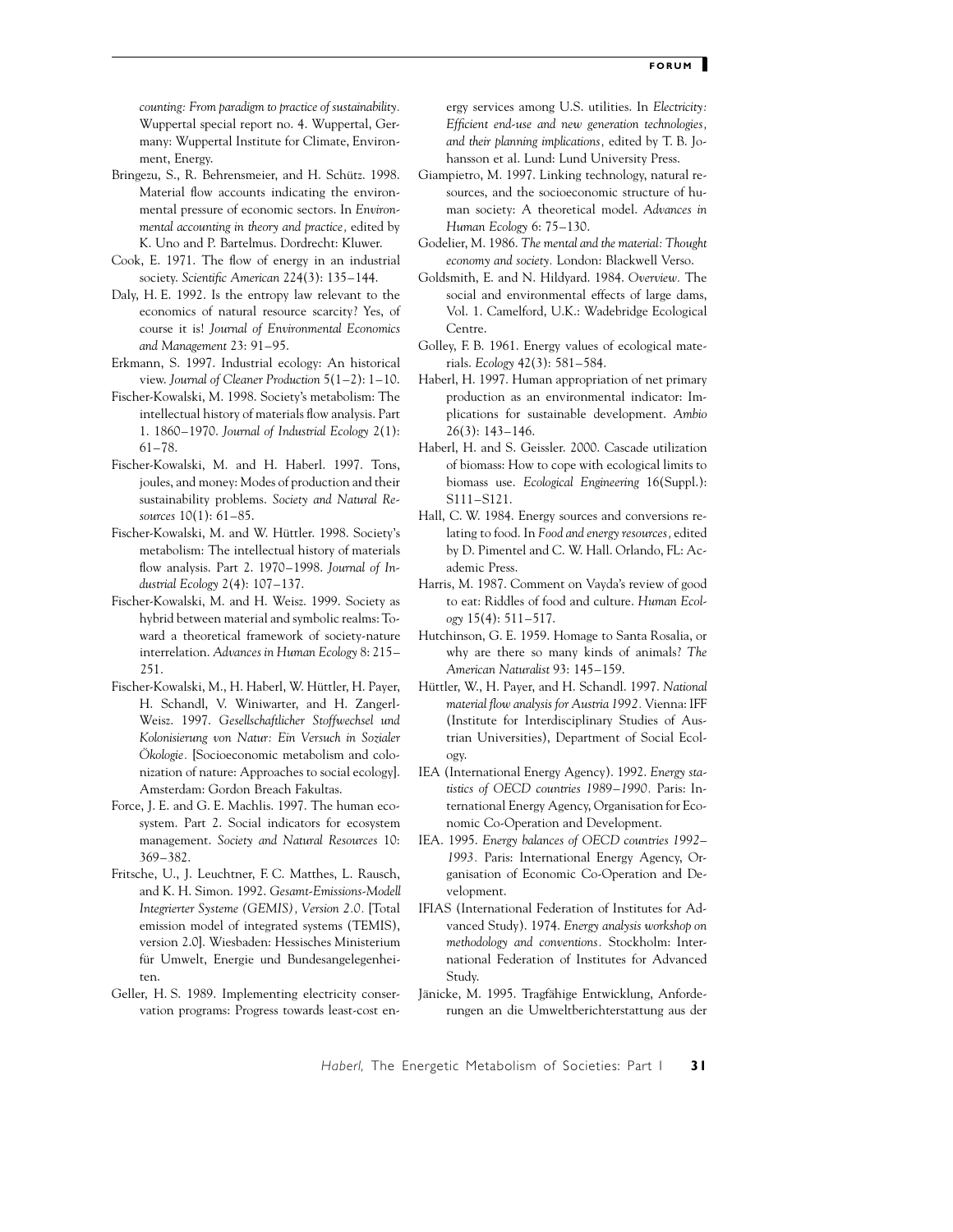Sicht der Politikanalyse. [Sustainable development. Requirements for environmental reporting from the point of view of policy analysis]. In *Neue Ansa¨tze der Umweltstatistik, Ein WuppertalerWerkstattgespra¨ch,* edited by S. Bringezu. Berlin: Birkhäuser Verlag.

- Kemp, W. B. 1971. The flow of energy in a hunting society. *Scientific American* 224(3): 105–115.
- Leslie, P. W., J. R. Bindon, and P. T. Baker. 1984. Caloric requirements of human populations: A model. *Human Ecology* 12(2): 137–162.
- Ligon, P. and T. Votta. 2001. Strategic contracting increases waste prevention and materials recycling. *Resource Recycling* March: 1–4.
- Lindemann, R. L. 1942. The trophic-dynamic aspect of ecology. *Ecology* 23(4): 399–418.
- Lovins, A. B. 1977. *Soft energy paths: Toward a durable peace.* Cambridge: Ballinger.
- Luhmann, N. 1984. *Soziale Systeme, Grundriß einer allgemeinen Theorie.* [Social systems, an outline of a general theory]. Frankfurt am Main: Suhrkamp.
- MacFadyen, A. 1948. The meaning of productivity in biological systems. *Journal of Animal Ecology* 17: 75–80.
- Machlis, G. E., J. E. Force, and W. R. Burch. 1997. The human ecosystem. Part 1. The human ecosystem as an organizing concept in ecosystem management. *Society and Natural Resources* 10: 347–367.
- Martinez-Alier, J. 1987. *Ecological economics. Energy, environment and society.* Oxford: Basil Blackwell.
- Matthews, E., C. Amann, S. Bringezu, M. Fischer-Kowalski, W. Hüttler, R. Kleijn, Y. Moriguchi, C. Ottke, E. Rodenburg, D. Rogich, H. Schandl, H. Schütz, E.v.d. Voet, and H. Weisz. 2000. The *weight of nations: Material outflows from industrial economies.* Washington, DC: World Resources Institute.
- McDonnell, M. J. and S. T. A. Pickett. 1997. *Humans as components of ecosystems: The ecology of subtle human effects and populated areas.* New York: Springer.
- Meyer, W. B. and B. L. Turner. 1994. *Changes in land use and land cover: A global perspective.* Cambridge: Cambridge University Press.
- Moran, E. F. 1993. Ecosystem ecology in biology and anthropology: A critical assessment. In *The ecosystem approach in anthropology, from concept to practice,* edited by E. F. Moran. Ann Arbor: University of Michigan Press.
- Nishioka, Y., Y. Yanagisawa, and J. D. Spengler. 2000. Saving energy versus saving materials. *Journal of Industrial Ecology* 4(1): 119–135.
- Odum, E. P. 1969. The strategy of ecosystem development. *Science* 164: 262–270.
- Odum, H. T. 1971. *Environment, power, and society.* New York: Wiley-Interscience.
- Rappaport, R. A. 1971. The flow of energy in an agricultural society. *Scientific American* 224(3): 117–133.
- Richels, R. and P. Sturm. 1996. The costs of CO<sub>2</sub> emission reductions: Some insights from global analyses. *Energy Policy* 24(10/11): 875–888.
- Schandl, H., W. Hüttler, and H. Payer. 1999. Delinking of economic growth and materials turnover. *Innovation* 12(1): 31–45.
- Schandl, H., H. Weisz, and B. Petrovic. 2000. Materialflussrechnung für Österreich 1960 bis 1997. [Material flow accounts of Austria 1960 to 1997]. *Statistische Nachrichten* 55(2): 128–137.
- Schmidt-Bleek, F. 1994. *Wieviel Umwelt braucht der* Mensch? MIPs, Das Maß für ökologisches Wirt*schaften.* [How much environment does man need? MIPs, the measure for ecological housekeeping]. Basel: Birkhäuser Verlag.
- Schütz, H. and S. Bringezu. 1993. Major material flows in Germany. *Fresenius Environmental Bulletin* 2: 443–448.
- Sieferle, R. P. 1997a. Kulturelle Evolution des Gesellschafts-Natur-Verhältnisses. [Cultural evolution of society-nature interrelations]. In *Gesellschaftlicher Stoffwechsel und Kolonisierung von Natur, Ein Versuch in Sozialer O¨ kologie,* edited by M. Fischer-Kowalski et al. Amsterdam: Gordon and Breach Fakultas.
- Sieferle, R. P. 1997b. Rückblick auf die Natur: Eine Ge*schichte des Menschen und seiner Umwelt.* [Looking back on nature: A history of man and his environment]. München: Luchterhand Verlag.
- Smil, V. 1992. *General energetics, energy in the biosphere and civilization.* New York: Wiley.
- Smil, V. 1994. *Energy in world history.* Boulder, CO: Westview Press.
- Spreng, D. 1995. *Graue Energie, Energiebilanzen von Energiesystemen.* [Embodied energy, energy balances of energy systems]. Zürich: vdf Hochschulverlag, Teubner.
- Stahmer, C., M. Kuhn, and N. Braun. 1997. *Physische Input-Output-Tabellen (PIOT) 1990.* [Physical input output tables (PIOT) 1990]. Wiesbaden: Statistisches Bundesamt.
- Starr, C. 1971. Energy and power. *Scientific American* 224(3): 37–48.
- Townsend, K. N. 1992. Is the entropy law relevant to the economics of natural resource scarcity? (comment). *Journal of Environmental Economics and Management* 23: 96–100.
- UN (United Nations). 1997. *Energy statistics yearbook 1995.* New York: United Nations, Department